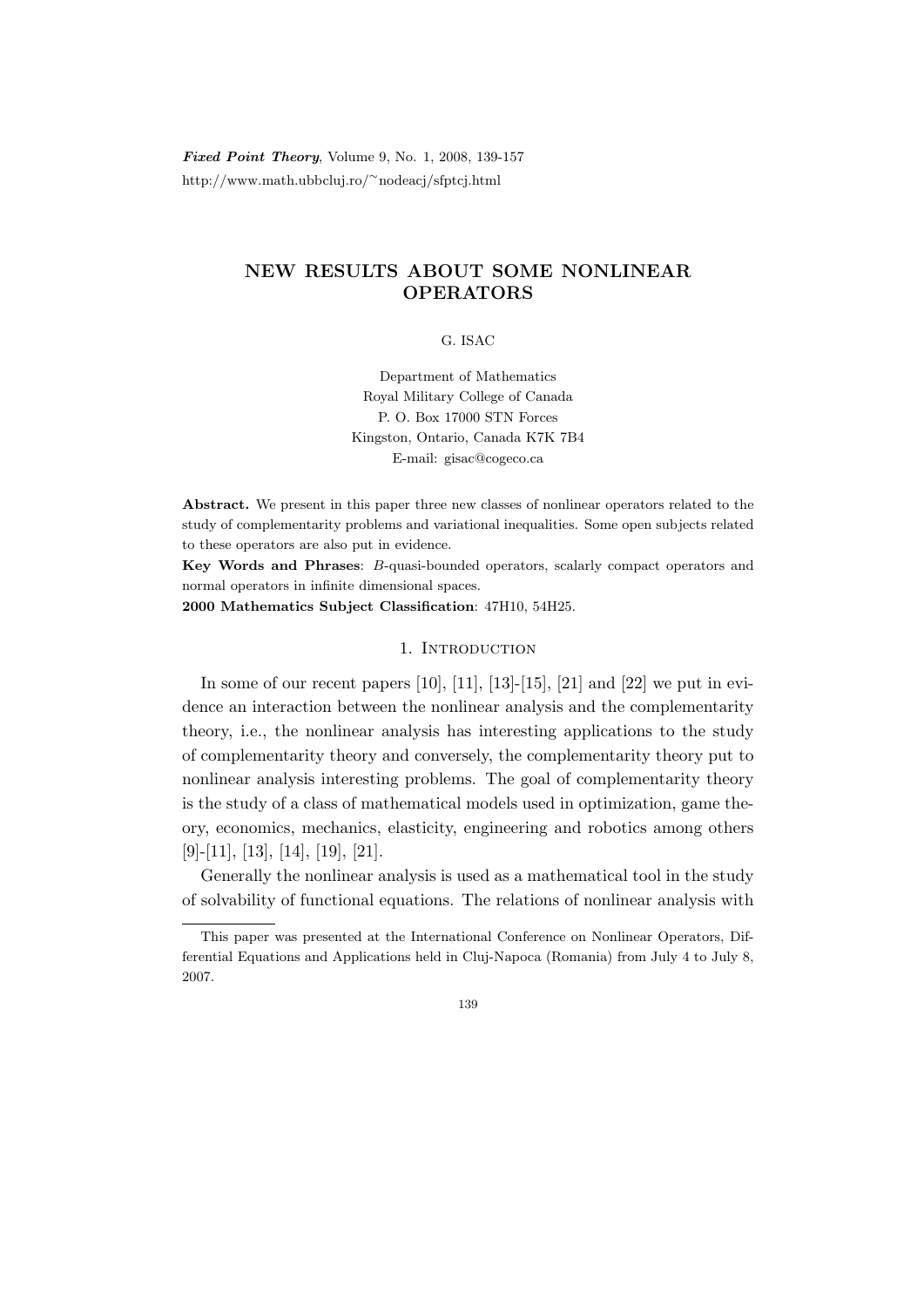complementarity theory offer to nonlinear analysis other kinds of applications. Another aspect of relations between nonlinear analysis and complementarity theory is the fact that recently we arrived to put in evidence three classes of new nonlinear operators in infinite dimensional vector spaces, i.e., B-quasibounded operators, scalarly compact operators and normal operators associated to variational inequalities (in particular to complementarity problems).

We present these nonlinear operators because we consider that their study may be new subjects in nonlinear analysis.

The results related to these operators are selected only to support the importance of each class of operators. The proofs will be presented in some of our papers, now in preparation.

The operators considered in this paper have interesting applications to complementarity theory and to the study of variational inequalities.

Some open subjects related to these operators will be also put in evidence.

### 2. Preliminaries

We denote by  $(E, \|\cdot\|)$  a Banach space and by  $(H, \langle \cdot \rangle)$  a Hilbert space.

A closed pointed convex cone in  $E$  or in  $H$  is a subset  $K$  of  $E$  or of  $H$ satisfying the following properties:

1)  $\mathbb{K} + \mathbb{K} \subseteq \mathbb{K}$ ,

2)  $\lambda \mathbb{K} \subseteq \mathbb{K}$  for any  $\lambda \in \mathbb{R}_+$ ,

3)  $\mathbb{K} \cap (-\mathbb{K}) = \{0\},\,$ 

4) K is a closed subset (in the topological sense).

Any convex cone considered in this paper will be closed and pointed.

If  $E^*$  is the topological dual of E we denote by  $\langle E, E^* \rangle$  a duality (pairing) between E and E<sup>\*</sup> defined by a separating bilinear mapping  $\langle \cdot, \cdot \rangle : E \times E^* \to \mathbb{R}$ . If  $K \subset E$  is a pointed convex cone, the dual cone of K is by definition:

$$
\mathbb{K}^* = \{ y \in E^* \mid \langle x, y \rangle \ge 0 \text{ for any } x \in \mathbb{K} \}.
$$

If  $K$  is a closed convex cone in a Hilbert space  $H$  then the projection operator onto K, denoted by  $P_{K}(x)$  is the unique element in K such that

$$
||x - P_{\mathbb{K}}(x)|| \le ||x - y||
$$
, for any  $y \in \mathbb{K}$ .

For other properties of  $P_{\mathbb{K}}$ , the reader is referred to [10].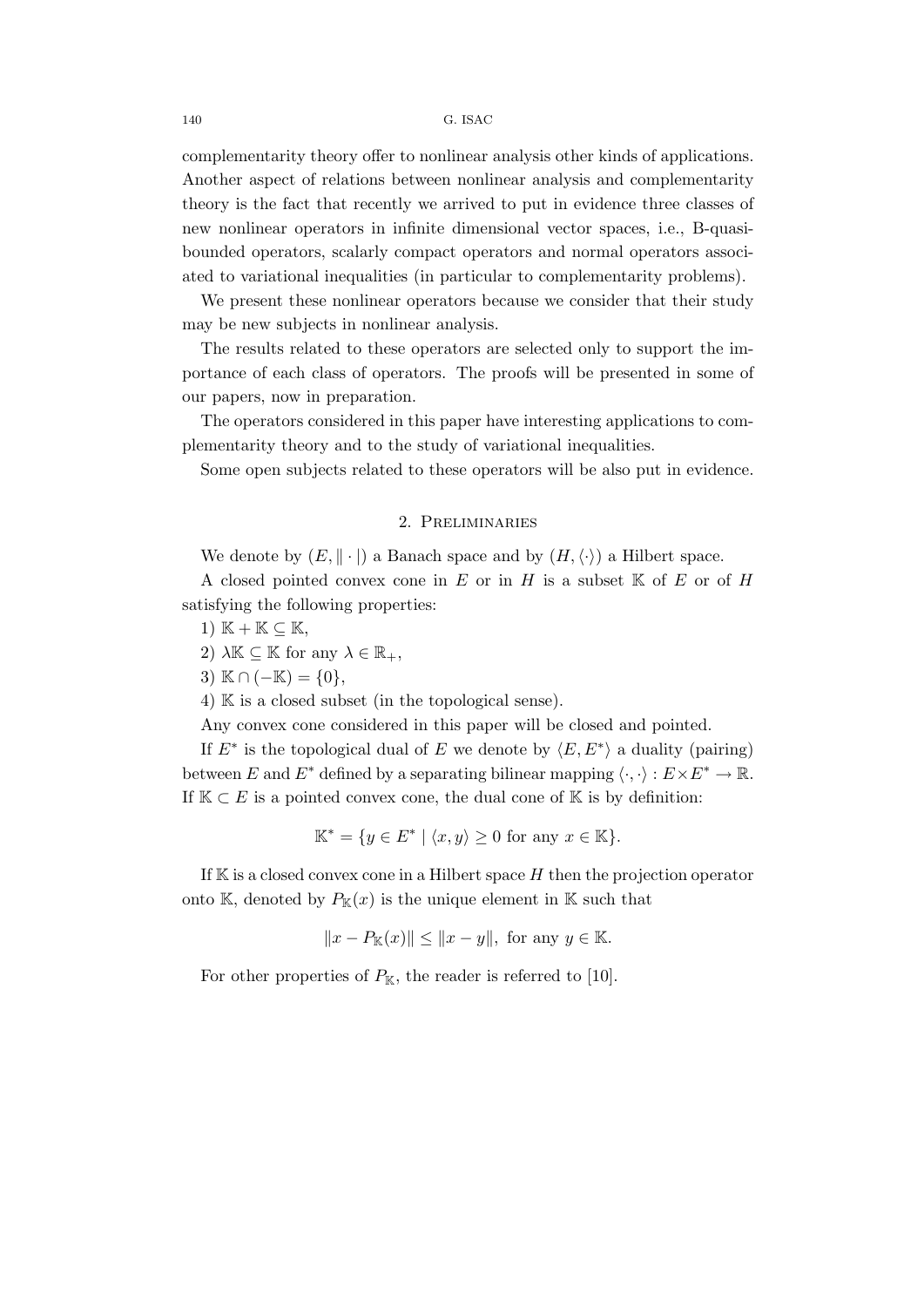Let  $(E, \|\cdot\|)$  be a Banach space,  $E^*$  the topological dual of E and  $\langle E, E^* \rangle$ a duality.

If  $K \subset E$  is a closed convex cone and  $f : E \to E^*$  a mapping, the nonlinear complementarity problem defined by  $K$  and  $f$  is:

$$
NCP(f, \mathbb{K}): \quad \begin{cases} \text{ find } x_* \in \mathbb{K} \text{ such that} \\ f(x_*) \in \mathbb{K}^* \text{ and } \langle x_*, f(x_*) \rangle = 0. \end{cases}
$$

If  $D \subset E$  is closed convex set, the variational inequality (in Hartman-Stampacchia's sense) is:

$$
VI(f, D): \quad \begin{cases} \text{ find } x_* \in D \text{ such that} \\ \langle x - x_*, f(x_*) \rangle \ge 0, \text{ for any } x \in D. \end{cases}
$$

If D is a closed convex cone then in this case we can prove that, the problem  $VI(f, D)$  is exactly the problem  $NCP(f, D)$ .

We recall that a mapping  $f: E \to E$  (or  $f: E \to E^*$ ) is completely continuous if f is continuous and for any bounded set  $B \subset E$ ,  $\overline{f(B)}$  is a compact set.

Also, we say that f is demicontinuous on a subset  $D \subset E$  if for any sequence  ${x_n}_{n\in\mathbb{N}}\subset D$  strongly convergent to an element  $x^*$  we have that  ${f(x_n)}_{n\in\mathbb{N}}$ is weakly convergent to  $f(x_*)$ .

A mapping  $f: E \to E^*$  is monotone (in Kachurovskii-Minty-Browder's sense) if  $\langle x - y, f(x) - f(y) \rangle \geq 0$  for any  $x, y \in E$  and f is anti-monotone if  $\langle x-y, f(x)-f(y)\rangle \leq 0$  for any  $x, y \in E$ .

Let  $(E, \|\cdot\|)$  be a Banach space,  $\mathbb{K} \subset E$  a closed convex cone and  $f : E \to E$ a mapping.

We say that  $f$  has an asymptotic derivative along  $K$  if there exists a linear and continuous mapping  $T : E \to E$  (i.e.,  $T \in \mathcal{L}(E, E)$ ) such that

$$
\lim_{\substack{\|x\| \to +\infty \\ x \in \mathbb{K}}} \frac{\|f(x) - T(x)\|}{\|x\|} = 0.
$$

If K is a generating cone i.e.,  $E = K - K$  then in this case T is unique and it is denoted by  $f_{\mathbb{K}}^{\infty}$ . Obviously,  $\mathbb{K}$  can be E.

The notion of asymptotic derivative is due to M. A. Krasnoselskii and the reader can find references on this subject in [12], [21] and [22].

We note that the asymptotic derivative is a fundamental mathematical tool in nonlinear analysis.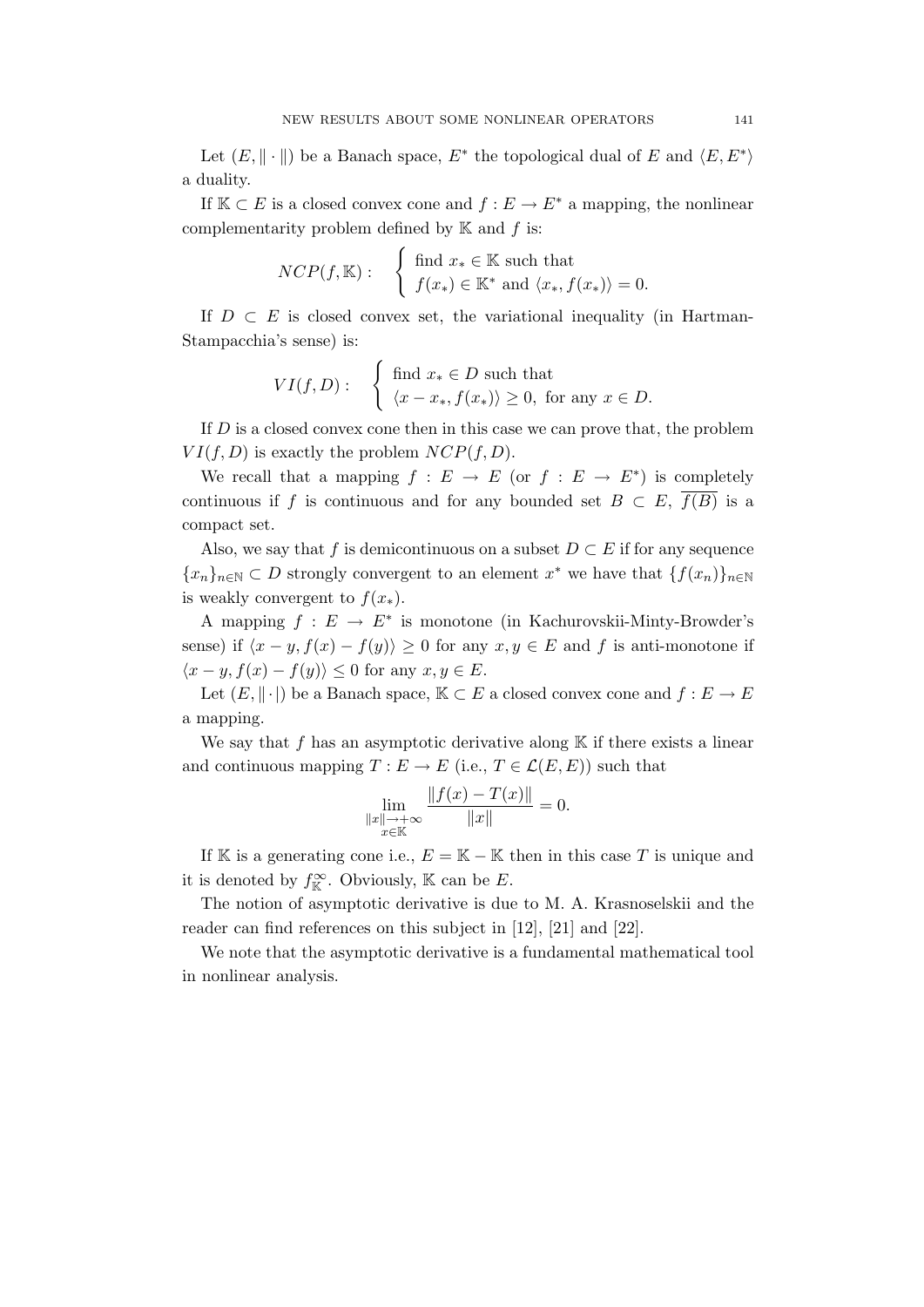Finally, we recall the notion of semi-inner-product.

Let  $(E, \|\cdot\|)$  be a Banach space. A semi-inner-product (in Lumer's sense) is a mapping  $[\cdot, \cdot] : E \times E \to \mathbb{R}$  satisfying the following properties:

 $(s_1)$  [x + y, z] = [x, z] + [y, z], for all  $x, y, z \in E$ ,

 $(s_2)$   $[\lambda x, y] = \lambda [x, y]$ , for all  $x, y \in E$  and any  $\lambda \in \mathbb{R}$ ,

(s<sub>3</sub>) [x, x] > 0, for any  $x \in E \setminus \{0\}$ ,

 $(s_4)$   $|[x, y]|^2 \leq [x, x][y, y]$ , for all  $x, y \in E$ .

It is known that any Banach space can be endowed with a semi-innerproduct.

A semi-inner-product defines a norm on E by  $||x||_s = [x, x]^{1/2}$ .

It is possible to define on E a semi-inner-product such that,  $[x, x] = ||x||^2$ . In this case we say that the semi-inner-product is compatible with the norm  $\|\cdot\|$  given on E. A semi-inner-product in Deimling's sense is a mapping  $[\cdot,\cdot]_d : E \times E \to \mathbb{R}$  defined by:

$$
[x, y]_d = ||y|| \lim_{t \to 0_+} \frac{||y + tx|| - ||y||}{t}
$$
, for any  $x, y \in E$ .

We note that this semi-inner-product is only subadditive in the first variable and  $[lx, y] = l[x, y]$ , for any  $l > 0$ . For more information about semi-innerproducts the reader is referred to the references cited in [15], [21], [22].

#### 3. B-quasi-bounded operators

First, we recall the notion of quasi-bounded operator, defined in 1962 by A Granas [7]. This notion was defined as a mathematical tool for the fixed point theory.

Let  $(E, \|\cdot\|)$  be a Banach space and  $f : E \to E$  a mapping. **Definition 3.1.** [7] We say that  $f$  is quasi-bounded if and only if

$$
\limsup_{\|x\|\to+\infty}\frac{\|f(x)\|}{\|x\|}<+\infty.
$$

If  $f$  is quasi-bounded we denote

$$
[f]_{qb} = \limsup_{\|x\| \to +\infty} \frac{\|f(x)\|}{\|x\|} = \inf_{r>0} \sup_{\|x\| \ge r} \frac{\|f(x)\|}{\|x\|},
$$

and we say that  $[f]_{qb}$  is the quasi-norm of f.

The notion of quasi-bounded operator has been used by several authors in the study of several problems related to the study of fixed-points, to the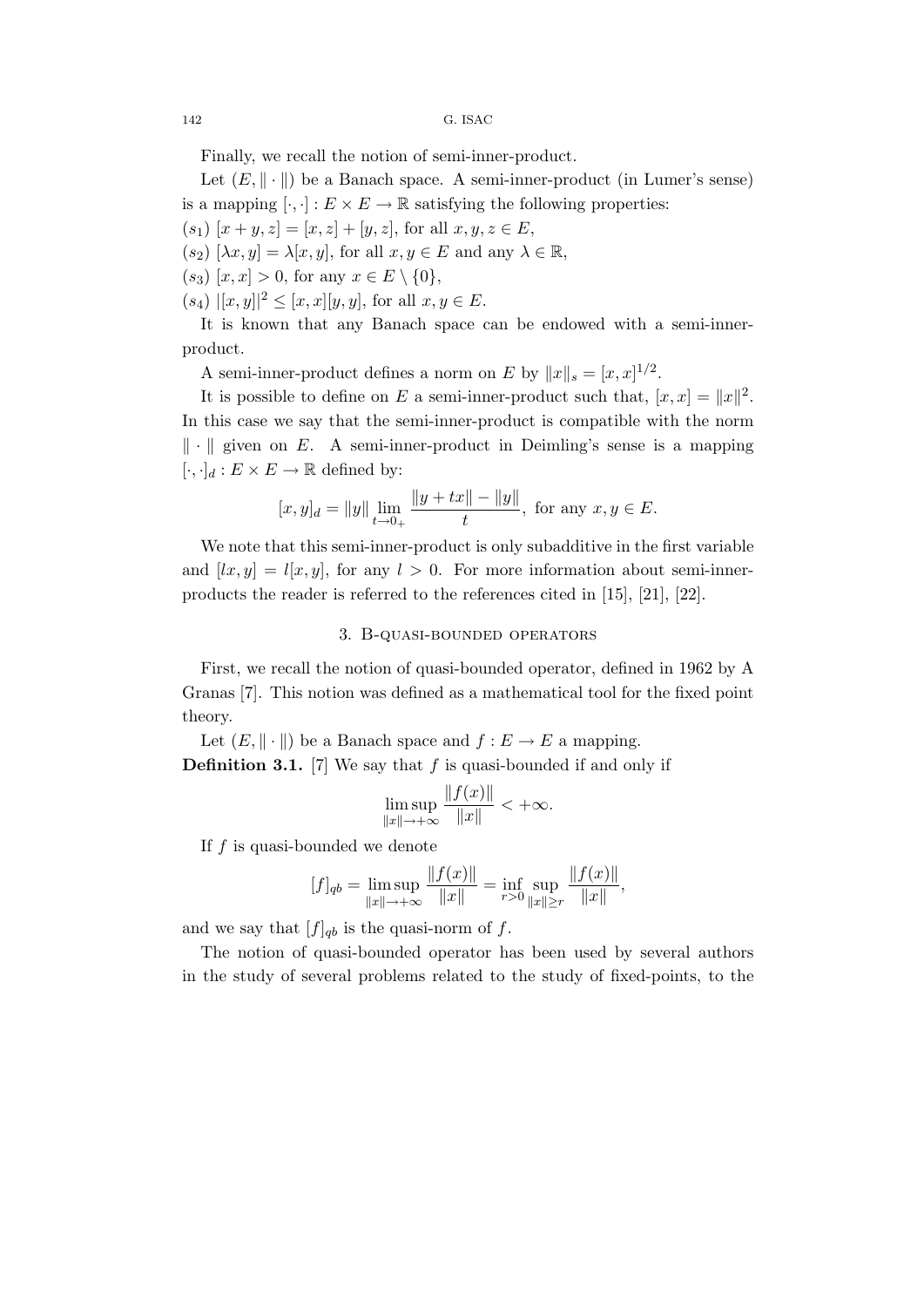study of surjectivity of nonlinear operators and to the study of other problems considered in nonlinear analysis or in applied mathematics [5], [7], [14], [15], [24, [27], [28], [35].

In a few of our recent papers we presented some applications of quasibounded operators to the study of complementarity problems, [14], [15], [21].

We note also the fact that if  $f : E \to E$  has an asymptotic derivative  $T \in \mathcal{L}(E, E)$ , then f is quasi-bounded and  $[f]_{qb} = ||T||$ .

This fact implies that many integral operators (as Hammerstein or Urysohn) are quasi-bounded, because these operators, under some conditions have an asymptotic derivative.

Now, we present a generalization of the notion of quasi-bounded operators.

Let  $(E, \|\cdot\|)$  be a Banach space and  $B : E \times E \to \mathbb{R}$  a mapping satisfying the following properties:

 $(b_1) B(\lambda x, y) = \lambda B(x, y)$ , for any  $x, y \in E$  and any  $\lambda \in \mathbb{R}_+ \setminus \{0\}$ , (b<sub>2</sub>)  $B(x, x) > 0$ , for any  $x \in E \setminus \{0\}$ .

## Examples

1. If E is a Hilbert space and  $\langle \cdot, \cdot \rangle$  is the inner-product defined on E, then in this case we can take  $B(\cdot, \cdot) = \langle \cdot, \cdot \rangle$ .

2. Let  $(E, \|\cdot\|)$  be an arbitrary Banach space and let  $[\cdot, \cdot]$  be a semi-innerproduct in Lumer's sense or in Deimling sense. In this case we can take  $B(\cdot, \cdot) = [\cdot, \cdot].$ 

3. If  $(E, \|\cdot\|)$  is a Banach space and  $(\mathcal{B}: E \times E \to \mathbb{R}$  is a bilinear form which is coercive, i.e., there is a constant  $K > 0$  such that  $\mathcal{B}(x, x) \geq k||x||^2$ , for any  $x \in E$ , then in this case we can take  $B(\cdot, \cdot) = \mathcal{B}(\cdot, \cdot)$ .

4. Let  $(H, \langle \cdot, \cdot \rangle)$  be a Hilbert space and  $E = C([0, 1], H)$  the normed vector space of continuous functions from [0, 1] into H with the norm  $||x|| =$  $\sup_{t\in[0,1]} ||x(t)||_H$ , where  $||\cdot||_H$  is the norm of the space H. In this case we can take on the space  $E$  the mapping  $B$  defined by

$$
B(x, y) = \sup_{t \in [0,1]} \langle x(t), y(t) \rangle,
$$

or

$$
B(x, y) = \int_0^1 \langle x(t), y(t) \rangle dt.
$$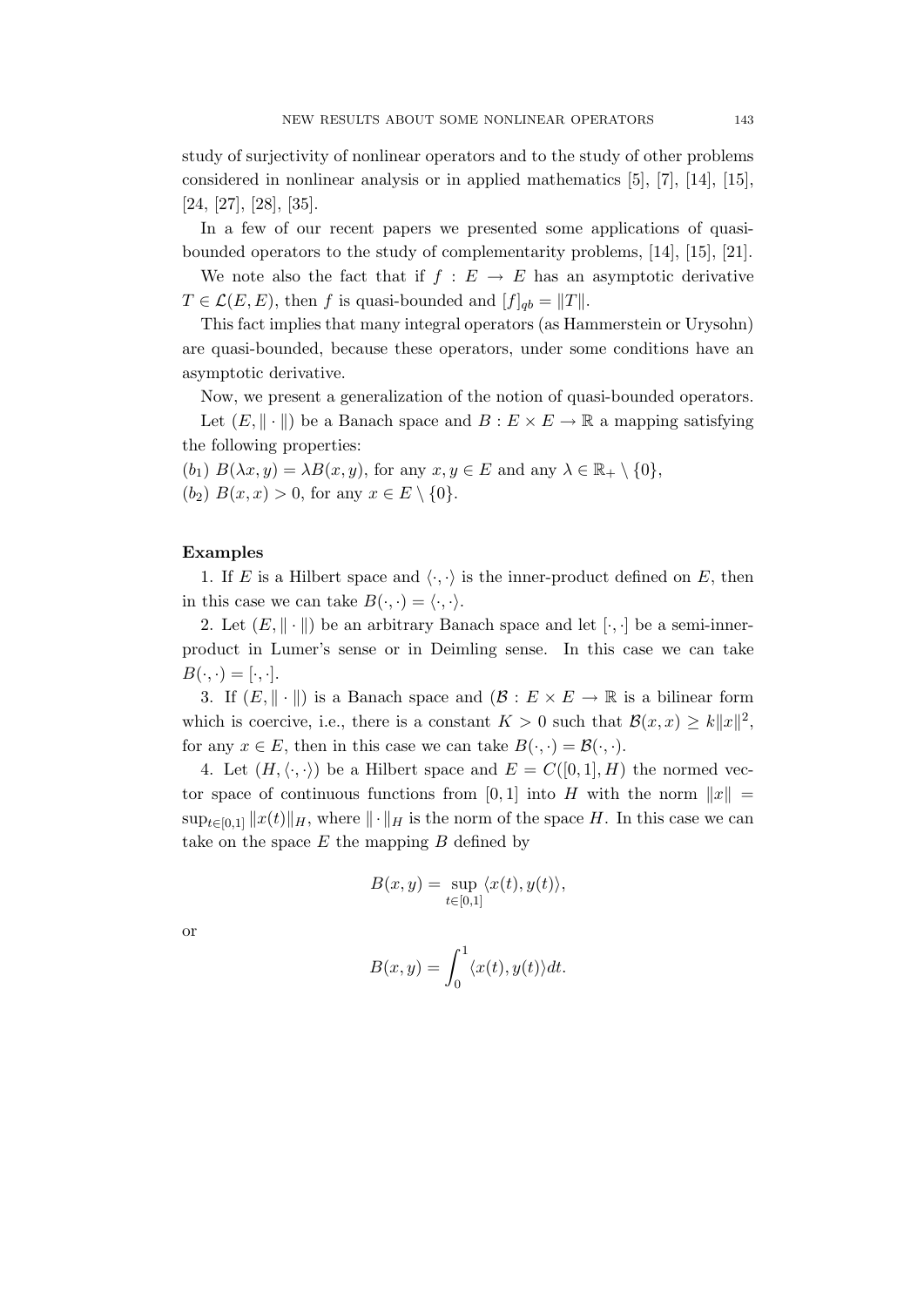Let  $(E, \|\cdot\|)$  be a Banach space and  $B : E \times E \to \mathbb{R}$  a mapping satisfying the properties  $(b_1)$  and  $(b_2)$ .

**Definition 3.2.** [13] We say that a mapping  $f : E \to E$  is B-quasi-bounded with respect to a closed convex cone  $K \subset E$  if and only if

$$
\limsup_{\substack{\|x\| \to +\infty \\ x \in \mathbb{K}}} \frac{B(f(x), x)}{B(x, x)} < +\infty.
$$

**Remark.** In Definition 3.2, the cone  $K$  can be the space  $E$ .

If  $f$  is  $B$ -quasi-bounded we denote

$$
[f]_{B_{qb}}^{\mathbb{K}} = \limsup_{\substack{\|x\| \to +\infty \\ x \in \mathbb{K}}} \frac{B(f(x), x)}{B(x, x)}.
$$

**Remark.** If in Definition 3.2, we have  $\mathbb{K} = E$ , we denote in this case  $[f]_E^{\mathbb{K}}$  $B_{qt}$ by  $[f]_{B_{ab}}$ .

If E is a Hilbert space  $(H, \langle \cdot, \cdot \rangle)$  and B is the inner product  $\langle \cdot, \cdot \rangle$  then in this case we say that  $f : H \to H$  is scalarly-quasi-bounded (shortly S-quasibounded) if f is  $\langle \cdot, \cdot \rangle$ -quasi-bounded with respect to K (or with respect to H) in the sense of Definition 3.2.

It is easy to observe that on a Hilbert space, taking  $B = \langle \cdot, \cdot \rangle$ , we have that any quasi-bounded mapping  $f : H \to H$  (in Granas' sense) is S-quasibounded.

Also, if B is a semi-inner-product in Lumer's sense on a Banach space  $(E, \| \cdot \|)$  $\parallel$ ), then any quasi-bounded mapping in Granas' sense is B-quasi-bounded if the semi-inner-product is compatible with the norm of  $E$ .

This result is also true if  $B$  is a bilinear functional satisfying the following properties:

(i)  $|B(x, y)| \le M ||x|| ||y||$ , for some  $M > 0$ ,

(ii)  $B(x, x) \ge \rho ||x||^2$ , for some  $\rho > 0$ .

Now, we give an interesting fixed point theorem for B-quasi-bounded mappings. Our theorem is with respect to a closed convex cone  $K \subset E$  but it is valid on the space E.

Let  $(E, \|\cdot\|)$  be a Banach space and  $K \subset E$  a closed convex cone (not necessarily pointed). If  $\Omega \subset \mathbb{K}$  is a non-empty subset, we denote by  $\overline{\Omega}$ ,  $\partial\Omega$  and conv( $\Omega$ ) the closure, the boundary and the convex hull of  $\Omega$  in K. Let  $\mathcal{P}_b(\mathbb{K})$ the collection of bounded subset of K.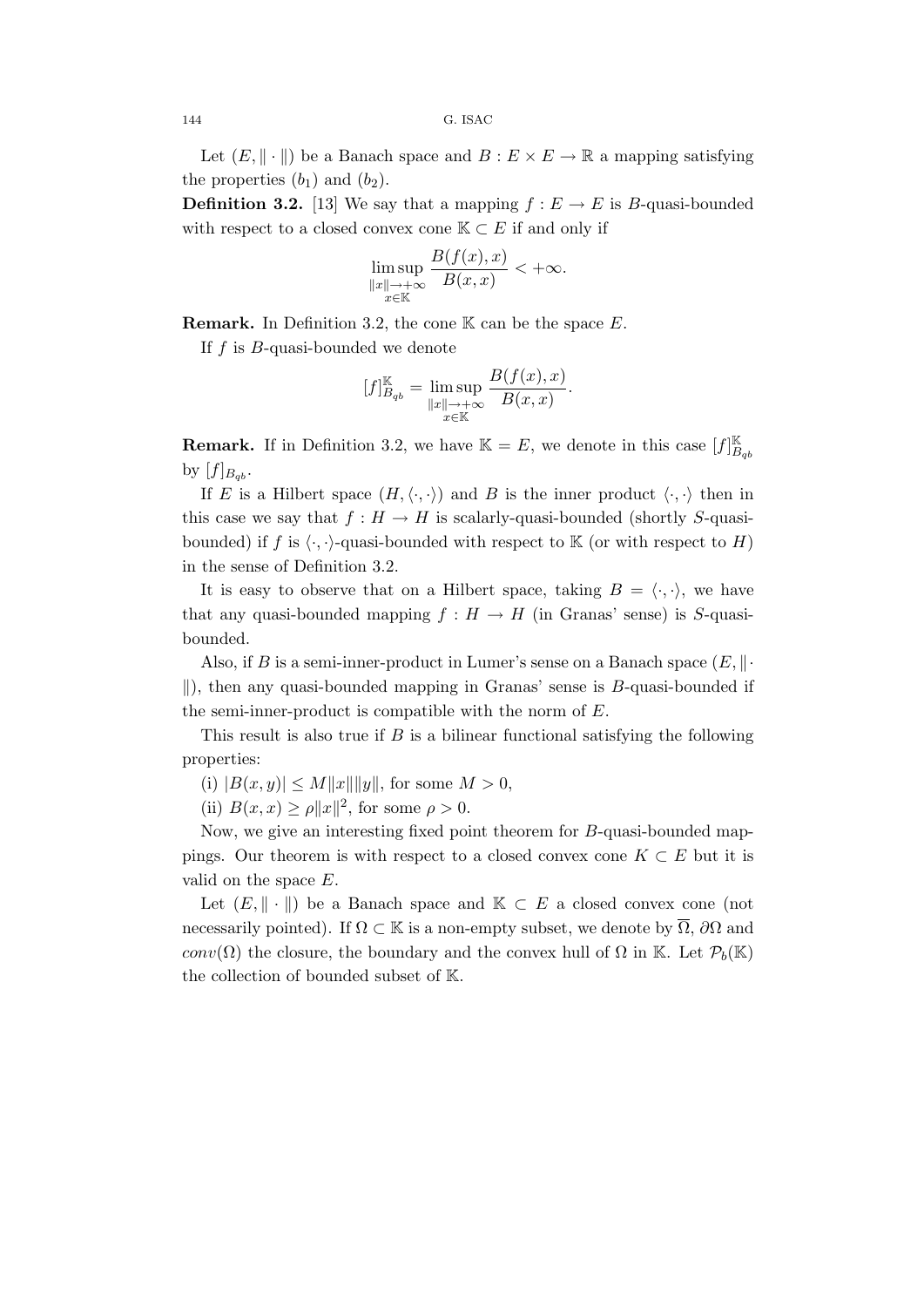We recall the notion of measure of noncompactness. We say that a function  $\alpha : \mathcal{P}_b(\mathbb{K}) \to [0, +\infty]$  is a measure of noncompactness on K if the following properties are satisfied:

- $(\alpha_1) \alpha(A) = 0$  if and only if  $\overline{A}$  is compact,
- $(\alpha_2) \alpha(A) = \alpha(\overline{A}),$
- $(\alpha_3)$   $A_1 \subseteq A_2$  implies  $\alpha(A_1) \leq \alpha(A_2)$ ,
- $(\alpha_4) \alpha(A \cup B) = \max{\alpha(A), \alpha(B)},$
- $(\alpha_5) \alpha(\lambda A) = \lambda \alpha(A)$ , for any  $\lambda \in \mathbb{R}_+$ ,
- $(\alpha_6) \alpha(conv(A)) = \alpha(A),$
- $(\alpha_7) \alpha(A+B) \leq \alpha(A)+\alpha(B).$

We cite as example of a measure of noncompactness the Kuratowski measure of noncompactness defined by:

 $\alpha(A) = \inf\{r > 0 \mid A \text{ admits a finite cover by sets of diameter at most } r\}$ 

There exist several papers and books devoted to measures of noncompactness as for example [1]-[3].

**Definition 3.3.** [37] We say that a continuous mapping  $f : \Omega \to \mathbb{K}$  is a countable  $\alpha$ -condensing mapping if  $\alpha(f(D)) < \alpha(D)$ , for each countable bounded set  $D \subset \Omega$  with  $\alpha(D) > 0$ .

Remark. The fact that in this notion is considered only countable bounded sets is important in some applications with differential and integral operators of vector functions in nonseparable Banach spaces [8], [6], [37], [25], [26].

The next definition is also necessary.

We say that a continuous homotopy  $h : [0,1] \times \Omega \to \mathbb{K}$  is countable  $\alpha$ condensing if  $\alpha(h([0,1] \times D)) < \alpha(D)$  for each countable bounded set  $D \subseteq \Omega$ with  $\alpha(D) > 0$ .

We note that in 1999, M. Väth defined a topological fixed-point index for countable  $\alpha$ -condensing mapping [37].

Let  $\Omega \subset \mathbb{K}$  be a non-empty set and  $f : \overline{\Omega} \to \mathbb{K}$  a countable  $\alpha$ -condensing mapping without fixed points on  $\partial\Omega$ . In this case the fixed-point index denoted by  $ind_{\mathbb{K}}(f,\Omega)$  is well defined and it has the following properties.

**Proposition 3.1.** [37] Let  $\Omega$  be a non-empty bounded open set in K and  $f : \overline{\Omega} \to \mathbb{K}$  a countable  $\alpha$ -condensing mapping such that f has no fixed-point on  $\partial\Omega$ . Then the following properties of ind<sub>K</sub> are satisfied:

(1) Existence: if  $ind_{\mathbb{K}}(f, \Omega) \neq 0$  then f has a fixed-point in  $\Omega$ ,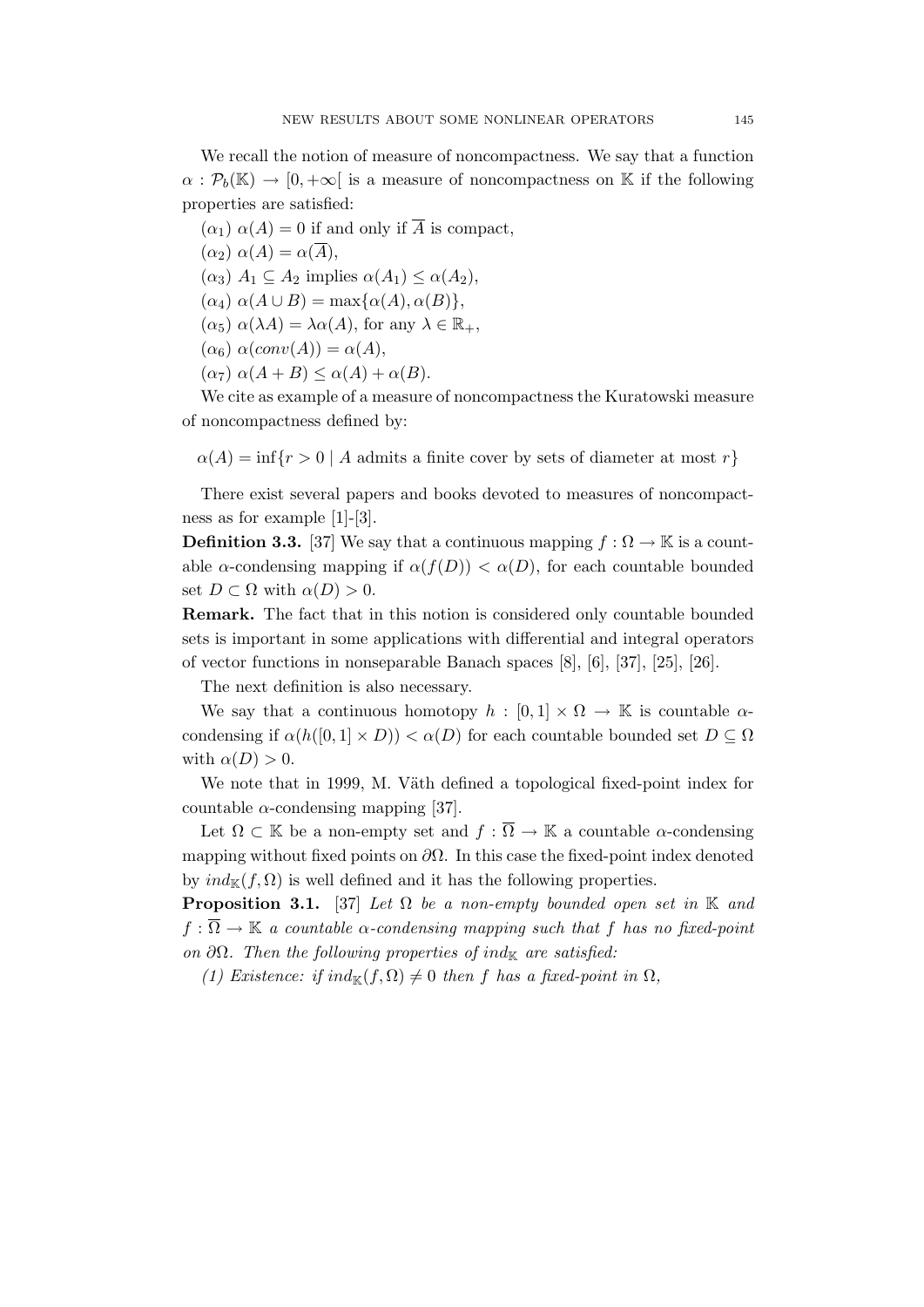(2) Normalization: if  $f \equiv 0$  and  $0 \in \Omega$  then  $ind_{\mathbb{K}}(f, \Omega) = 1$ ,

(3) Homotopy invariance: if  $h : [0,1] \times \overline{\Omega} \to \mathbb{K}$  is a countable  $\alpha$ -condensing homotopy such that  $h(t, x) \neq x$  for all  $(t, x) \in [0, 1] \times \partial \Omega$  then  $ind_{\mathbb{K}}(h(0, \cdot), \Omega) =$  $ind_{\mathbb{K}}(h(1, \cdot), \Omega).$ 

**Proof.** For the proof of this proposition the reader is referred to [37].  $\Box$ 

Using the topological fixed-point index for countable  $\alpha$ -condensing mappings and its properties given in Proposition 3.1, we proved the following interesting fixed-point theorem for B-quasi-bounded mapping.

**Theorem 3.2.** Let  $(E, \|\cdot\|)$  be a Banach space,  $K \subset E$  a closed convex cone and  $f: E \to E$  a mapping. If the following assumptions are satisfied:

- (i) f is countable  $\alpha$ -condensing,
- (ii)  $f(\mathbb{K}) \subseteq \mathbb{K}$ ,
- (iii) f is B-quasi-bounded and  $[f]_B^{\mathbb{K}}$  $\frac{\mathbb{K}}{B_{qb}} < 1,$

then  $f$  has a fixed point in  $K$ .

**Proof.** The proof of this theorem is given in [14].  $\Box$ 

## Open subjects

(1) It is interesting to find surjectivity theorem for B-quasi-bounded operators.

(2) It is known that the notion of quasi-bounded operators (in Granas' sense) can be extended to set-valued mappings [28]. Because this fact, it is interesting to extend the notion of B-quasi-bounded operators to set-valued mappings.

We propose the following extension.

Let  $(E, \|\cdot\|)$  be a Banach space and  $f : E \to E$  a set-valued mapping. We define:

$$
\varphi(B(f(x),x)) := \sup\{\|y\| \mid y \in B(v,x), \ v \in f(x)\}.
$$

If

$$
\limsup_{\|x\| \to +\infty} \frac{\varphi(B(f(x), x))}{B(x, x)} < +\infty,
$$

we say that the set-valued mapping  $f$  is  $B$ -quasi-bounded.

(3) It is interesting to study this class of set-valued mappings.

(4) It is interesting to study the eigenvalues of B-quasi-bounded mappings.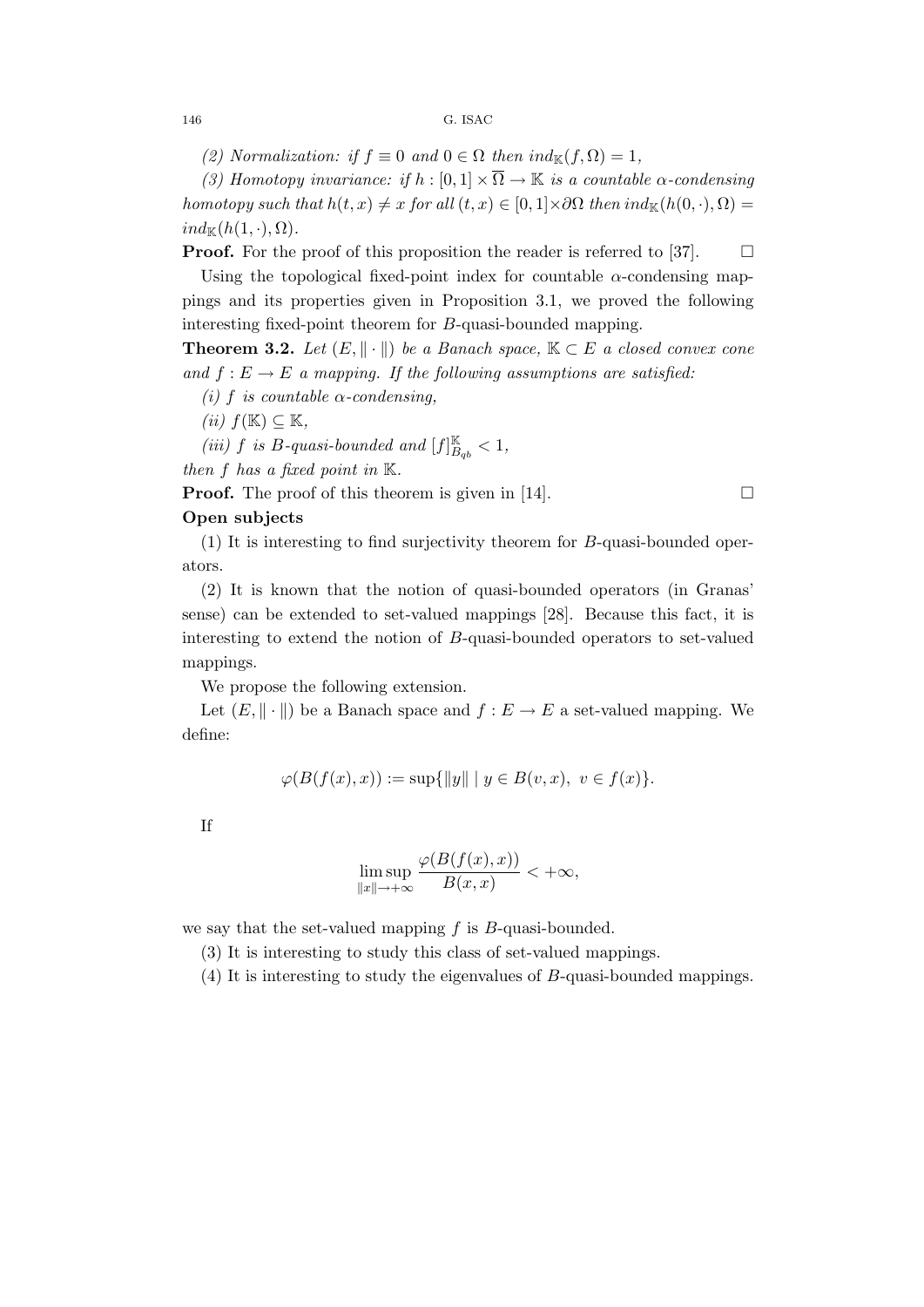### 4. Scalarly compact operators

We present in this section the class of nonlinear scalarly compact operators. The origin of this notion is property  $(S)_+$ , defined in 1968 by F. E. Browder as a mathematical tool in nonlinear analysis, to replace the compactness when this is not present [4].

**Definition 4.1.** [Browder] Let  $(E, \|\cdot\|)$  be a Banach space,  $E^*$  the topological dual of E and  $\langle \cdot, \cdot \rangle$  a duality between E and E<sup>\*</sup>. A mapping  $f : E \to E^*$  is said to satisfy condition  $(S)_+$  if for any sequence  $\{x_n\}_{m\in\mathbb{N}}\subset E$  weakly convergent to an element  $x^*$  and such that  $\limsup_{n\to\infty} \langle x_n - x_*, T(x_n) \rangle \leq 0$  we have that  ${x_n}_{n\in\mathbb{N}}$  is norm convergent to  $x^*$ .

There exist many examples of operators satisfying condition  $(S)_{+}$  [4], [9], [10], [16], [20]. In particular any strongly monotone operator satisfies condition  $(S)_+$ . We note also that under particular conditions some partial differential operators satisfy condition  $(S)_+$ 

Let  $(E, \|\cdot\|)$  be a Banach space,  $D \subset E$  a closed convex subset. The following notion is due to G. Isac.

**Definition 4.2.** [15], 16] We say that a mapping  $f: D \to E^*$  is scalarly compact if for any sequence  $\{x_n\}_{n\in\mathbb{N}}\subset D$  weakly convergent to an element  $x^* \in D$ , there exists a subsequence  $\{x_{n_k}\}_{k \in \mathbb{N}}$  of the sequence  $\{x_n\}_{n \in \mathbb{N}}$  such that  $\limsup \langle x_{n_k} - x_* , f(x_{n_k}) \rangle \leq 0.$  $k\rightarrow\infty$ 

## Examples

(1) If  $f : E \to E^*$  is completely continuous then f is scalarly compact.

(2) If  $h: E \to E^*$  is completely continuous,  $g: E \to E^*$  is monotone, then we can prove that,  $f(x) = h(x) - g(x)$ , for any  $x \in E$  is scalarly compact.

(3) If E is a Banach space and  $J: E \to E^*$  is a duality mapping such that for any  $x \in E$ ,  $J(x)$  is a singleton, then for any completely continuous mapping  $h: E \to E^*$ , the mapping  $f(x) = h(x) - J(x)$ , for any  $x \in E$  is scalarly compact.

(4) If  $(H, \langle \cdot, \cdot \rangle)$  is a Hilbert space and  $h : H \to H$  is a completely continuous mapping, then the mapping  $f(x) = h(x) - x$  is not completely continuous but it is scalarly compact.

(5) If  $f: E \to E^*$  is antimonotone (i.e.,  $-f$  is monotone), then f is scalarly compact.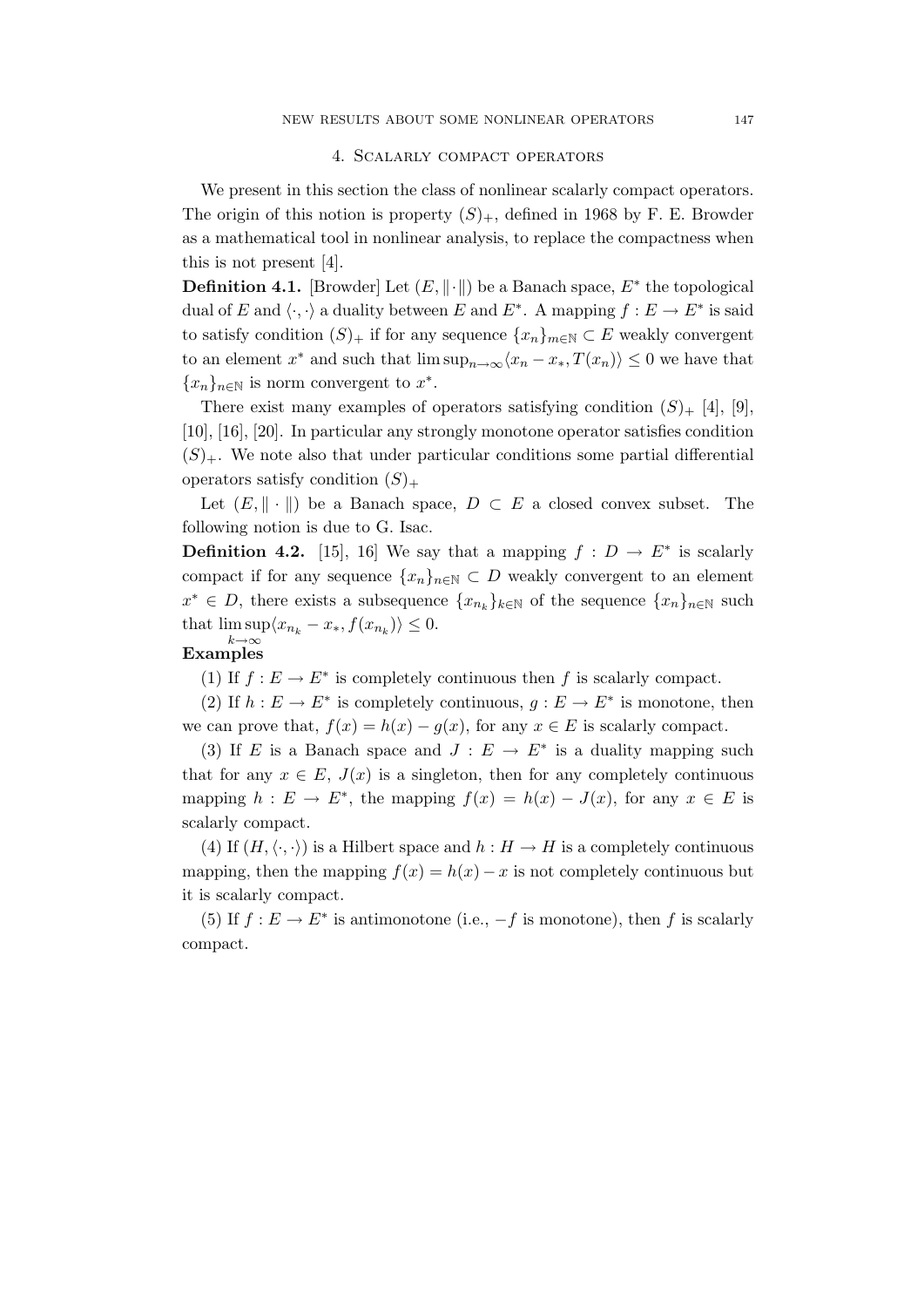(6) If  $h: E \to E^*$  is scalarly compact and  $g: E \to E^*$  is completely continuous then,  $f(x) = h(x) + q(x)$ , for any  $x \in E$  is scalarly compact.

(7) If h and g are scalarly compact mappings from  $E$  into  $E^*$  then, for any scalars  $a, b > 0$ , the mapping  $f(x) = ah(x) + bg(x)$  is scalarly compact.

(8) If for  $f : E \to E^*$  there exists a completely continuous mapping h:  $E \to E^*$  such that  $\langle y, f(x) \rangle \leq |\langle y, h(x) \rangle|$  for any  $x, y \in D$  (where D is a closed convex set) then f is scalarly compact.

Let  $(E, \|\cdot\|)$  be a Banach space,  $E^*$  the topological dual of E and  $D \subset E$ a nonempty subset.

**Definition 4.3.** [9], [16], [20]. We say that a mapping  $f: D \to E^*$  satisfies condition  $(S)^1_+$  if for any sequence  $\{x_n\}_{n\in\mathbb{N}}\subset D$  with  $(w) - \lim_{n\to\infty} x_n = x_*$ ,  $(w)$  –  $\lim_{n\to\infty} f(x_n) = u \in E^*$  and  $\lim_{n\to\infty} \langle x_n, f(x_n) \rangle \leq \langle x_*, u \rangle$ , we have that  ${x_n}_{n\in\mathbb{N}}$  has a subsequence norm convergent to  $x_*$ .

**Remark.** We introduced condition  $(S)^1_+$  in [9] and we studied it in a joint paper with S. M. Gowda [20]. This condition has been considered and used by several authors.

We note that any mapping satisfying condition  $(S)_+$  satisfies condition  $(S)_+^1$ too.

Let  $(E, \|\cdot\|)$  be a Banach space,  $E^*$  the topological dual of E and  $\mathcal{L}(E, E^*)$ the Banach space of linear continuous operators from E into  $E^*$ . Let  $K \subset E$ be an unbounded closed convex set. The following notion is due to G. Isac.

**Definition 4.4.** We say that  $T \in \mathcal{L}(E, E^*)$  is a scalar asymptotic derivative of a mapping  $f : E \to E^*$  along the set K if

$$
\limsup_{\substack{x \in \mathbb{K} \\ \|x\| \to \infty}} \frac{\langle x, f(x) - T(x) \rangle}{\|x\|^2} \le 0.
$$

We denote T by  $f_s^{\infty}$ .

**Remark.** If is easy to show that if f has an asymptotic derivative  $T$ , along  $\mathbb K$  then, T is a scalar asymptotic derivative of F along the same set  $\mathbb K$ .

Now, we cite an existence result for variational inequalities and complementarity problems.

**Theorem 4.1.** Let  $(E, \|\cdot\|)$  be a reflexive Banach space and  $T_1, T_2 : E \to E^*$ demicontinuous mappings.

If the following assumptions are satisfied: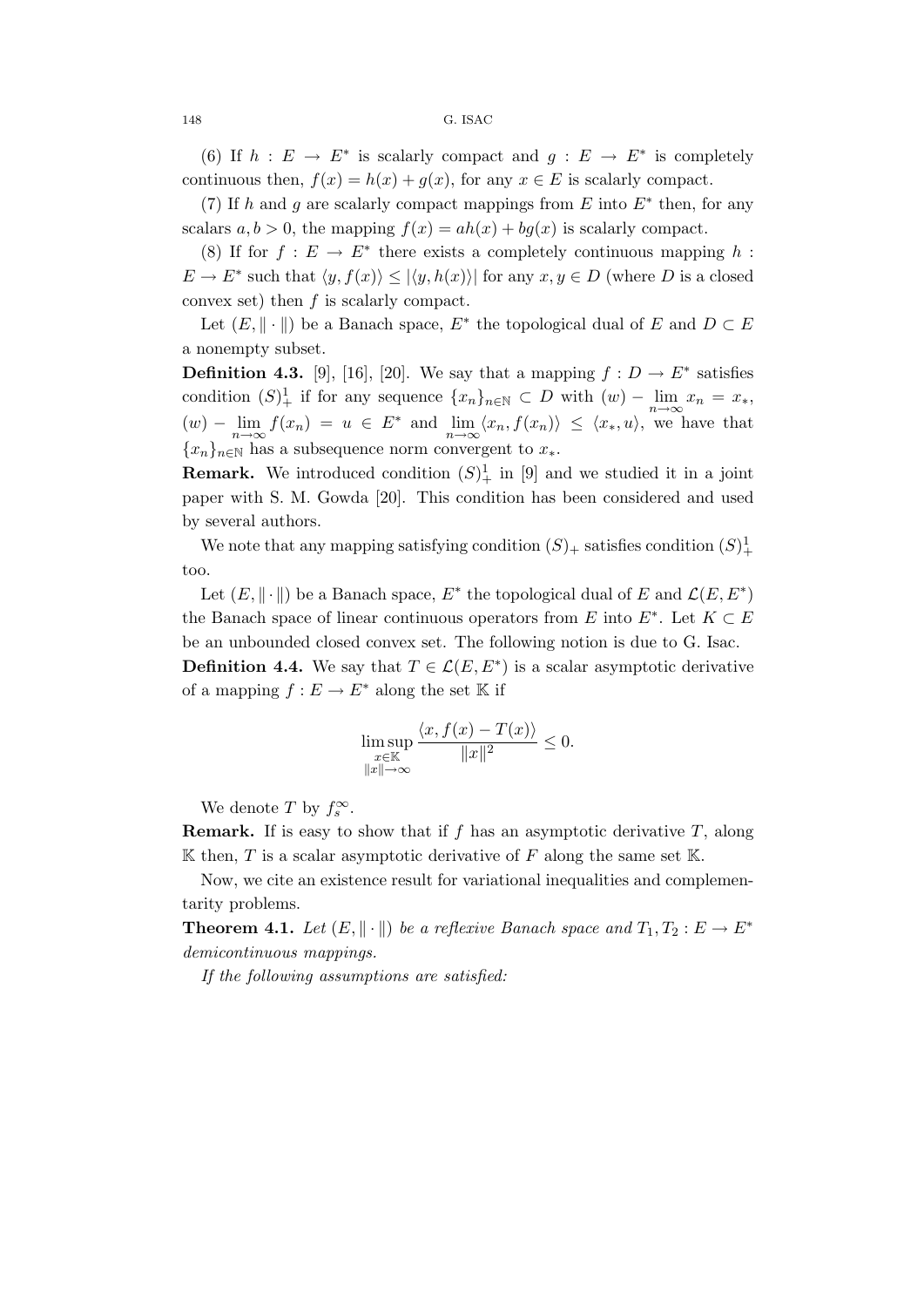(1)  $T_1$  is bounded (i.e.,  $D \subset E$ , D bounded implies  $f(D)$  bounded) and satisfies condition  $(S)^1_+,$ 

 $(2)$   $T_2$  is scalarly compact.

Then for every non-empty bounded closed convex set  $D \subset E$ , the problem  $VI(T_1 - T_2, D)$  has a solution.

Proof. The proof is based on several technical details. The scalarly compactness and condition  $(S)^1_+$  are essential in this proof.

As application of Theorem 4.1 we have the following existence theorem for variational inequalities with respect to unbounded closed convex sets.

**Theorem 4.2.** Let  $(E, \|\cdot\|)$  be a reflexive Banach space,  $\mathbb{K} \subset E$  an unbounded closed convex set such that  $0 \in \mathbb{K}$ .

Let  $T_1, T_2 : E \to E^*$  be two demicontinuous mappings. If the following assumptions are satisfied:

(1)  $T_1$  is bounded and satisfies condition  $(S)^1_+,$ 

 $(2)$   $T_2$  is scalarly compact,

(3) There exist  $r > 0$  and  $c > 0$  such that  $c||x||^2 \leq \langle x, T_1(x) \rangle$  for all  $x \in \mathbb{K}$ with  $||x|| > r$ ,

(4)  $T_2$  has a scalar asymptotic derivative  $T_{2,s}^{\infty}$  such that  $||T_{2,s}^{\infty}|| < c$ ,

then the problem  $VI(T_1 - T_2, \mathbb{K})$  has a solution.

In particular, if  $K$  is a closed pointed convex cone, then the problem  $NCP(T_1 - T_2, \mathbb{K})$  has a solution.

**Proof.** The proof of this result is given in [16].  $\Box$ 

**Definition 4.5.** [16] Let  $T_1, T_2$  be two mappings from E into  $E^*$ . We say that  $T_1, T_2$  satisfy condition (C) if there exists  $r > 0$  such that

$$
\inf\{\langle x, T_1(x)\rangle \mid x \in \mathbb{K}, \|x\| = r\} = \rho_1 > 0
$$

and

$$
\inf\{\langle x, T_2(x)\rangle \mid x \in \mathbb{K}, \|x\| = r\} = \rho_2 > 0.
$$

The following result has interesting applications to the study of solvability of complementarity problems depending of parameters.

**Theorem 4.3.** Let  $(E, \|\cdot\|)$  be a reflexive Banach space,  $\mathbb{K} \subset E$  a closed pointed convex cone and  $T_1, T_2 : E \to E^*$  two demicontinuous mappings. If the following assumptions are satisfied:

(1)  $T_1$  is bounded and satisfies condition  $(S)^1_+,$ 

(2)  $T_2$  is scalarly compact on  $\mathbb{K}$ ,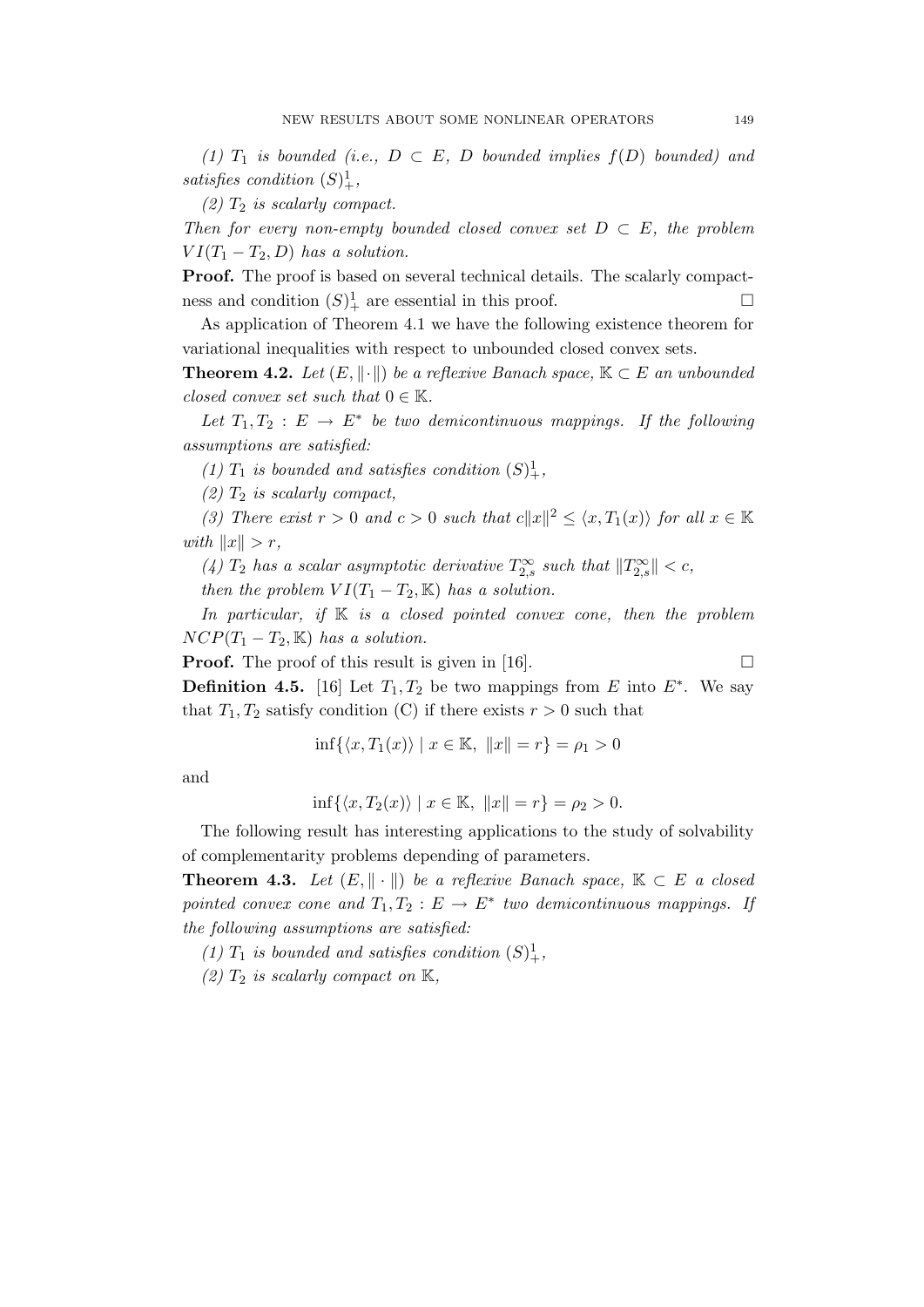(3)  $T_1, T_2$  satisfy condition (C).

Then for any  $\lambda$  such that,  $0 < \lambda < \frac{\rho_1}{\rho_2}$  $\frac{\rho_1}{\rho_2}$  the problem  $NCP(T_1 - \lambda T_2, \mathbb{K})$  has a solution. This solution is a nontrivial solution if  $T_1(0) - \lambda T_2(0) \notin \mathbb{K}^*$ . **Proof.** The proof of this result is given in [16].  $\Box$ 

#### Open subjects

(1) It is useful to find new classes of scalarly compact operators.

(2) It is interesting to find new applications of scalarly compact operators to variational inequalities or complementarity problems defined by differential or integral operators.

# 5. Normal operators for variational inequalities and complementarity problems in infinite dimensional spaces

Let  $(\mathbb{R}_n, \langle \cdot, \langle \cdot \rangle)$  be the *n*-dimensional Euclidean space  $D \subset \mathbb{R}^n$  a non-empty closed convex set and  $f : \mathbb{R}^n \to \mathbb{R}^n$  a mapping. Let  $P_D$  be the projection onto D. The normal operator defined by the set  $D$  and the mapping  $f$  is:

$$
\mathcal{N}(D, f)(x) = f(P_D(x)) + x - P_D(x), \text{ for any } x \in \mathbb{R}^n.
$$

This operator has been studied until now in  $\mathbb{R}^n$  by several authors and especially by S. M. Robinson [29]-[33].

The importance of the normal operator  $\mathcal{N}(D, f)$  is supported by the fact that we can solve a variational inequality or a complementarity problem (which are variational problems) by solving an equation of the form

$$
\mathcal{N}(D, f)(x) = 0.
$$

Several remarkable properties of the operator  $\mathcal{N}(D, f)$  were established in [29]-[33] and in other papers.

We note that when D is a polyhedral set, the operator  $\mathcal{N}(D, f)$  is a homeomorphism of  $\mathbb{R}^n$  onto  $\mathbb{R}^n$ .

We consider that it is interesting to study the operator  $\mathcal{N}(D, f)$  in an infinite dimensional Hilbert space and to investigate the possibility to extend this operator to some classes of Banach spaces.

**Remark.** In infinite dimensional Hilbert spaces the operator  $\mathcal{N}(D, f)$  can not be completely continuous and generally it is not directionally derivable.

This section may be considered as a starting point of a study of the normal operator in infinite dimensional spaces.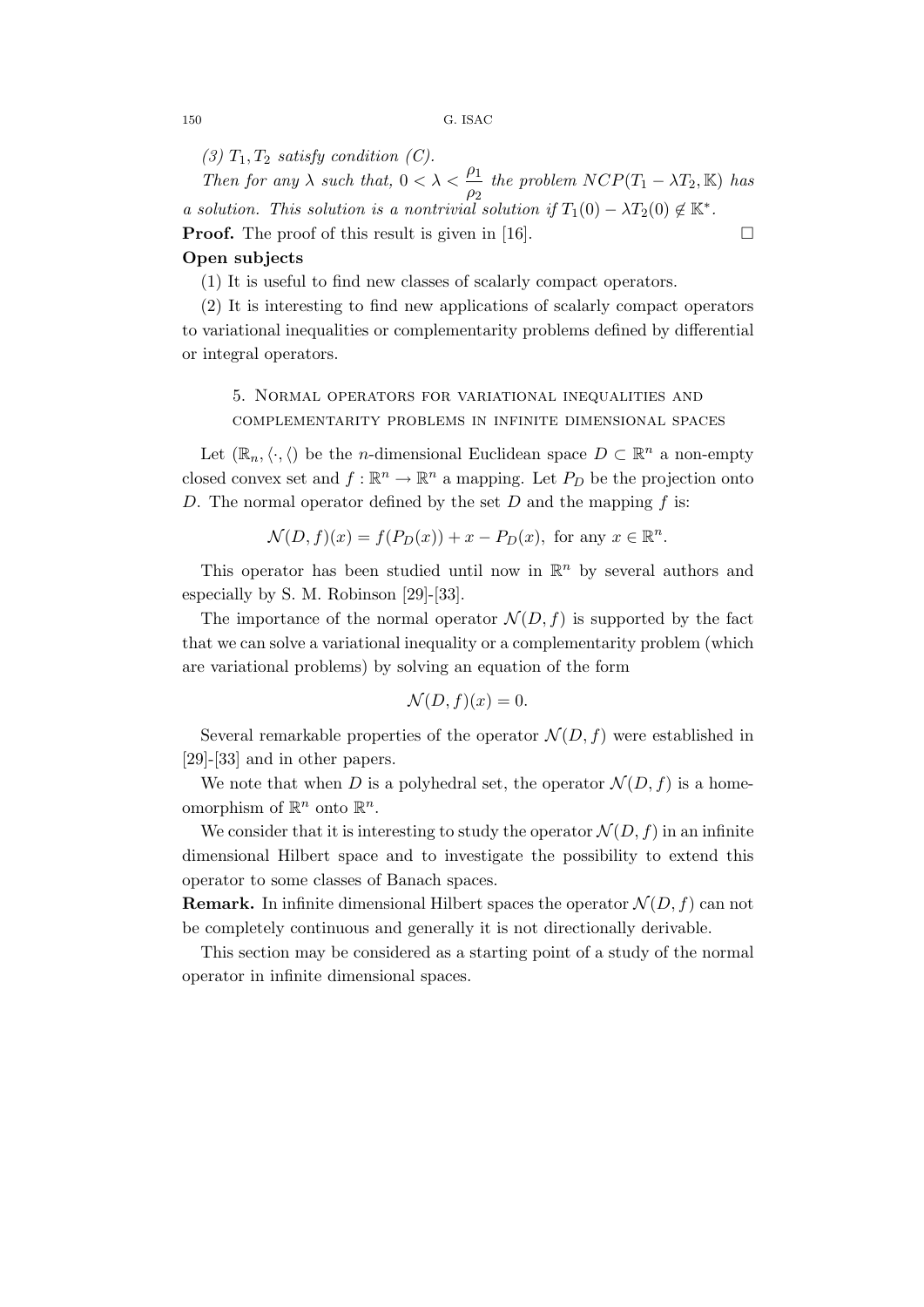Let  $(H, \langle \cdot, \cdot \rangle)$  be a Hilbert space,  $\Omega \subset H$  a closed convex set (generally the set  $\Omega$  is supposed to be also unbounded). We denote by  $P_{\Omega}$  the projection operator onto  $\Omega$ . Let  $f : H \to H$  be a continuous mapping.

**Definition 5.1.** The normal operator associated to  $\Omega$  and f is:

$$
\mathcal{N}(\Omega, f)(x) = f(P_{\Omega}(x)) + (x - P_{\Omega}(x)), \text{ for any } x \in H.
$$

We recall the following classical result.

**Proposition 5.1.** Let  $x^*$  and  $z^*$  be two elements in H. We have  $x_* = P_{\Omega}(z_*)$ if and only if  $\langle z_* - x_*, x_* - x \rangle \geq 0$  for any  $x \in \Omega$ . **Proof.** A proof of this result is in [10].  $\Box$ 

Using Proposition 5.1 we can prove the following result.

**Theorem 5.2.** If  $\mathcal{N}(D, f)(z_*) = 0$  then  $x_* = P_{\Omega}(z_*)$  is a solution to the following variational inequality:

$$
VI(\Omega, f): \quad \begin{cases} \text{ find } x_* \in \Omega \text{ such that} \\ \langle f(x_*) , x - x_* \rangle \geq 0 \text{ for any } x \in \Omega. \end{cases}
$$

**Proof.** A proof of this result is in [10].  $\Box$ 

A consequence of Theorem 5.2 is the fact that the solvability of the variational problem  $VI(\Omega, f)$  is reduced to the solvability of equation  $\mathcal{N}(\Omega, f)(x) =$ 0.

We note that in many solvability theorems for nonlinear equations are used or the monotonicity or the complete continuity.

Because this fact we will define two new variants of the normal operator, such that one will be completely continuous, and another will be monotone.

Let  $\varphi : H \to H$  be an arbitrary completely continuous mapping. **Definition 5.2.** The normal operator associated to  $\Omega$ , f and  $\varphi$  is:

$$
\mathcal{N}_{\varphi}(\Omega, f)(x) = f(P_{\Omega}(\varphi(x))) + \varphi(x) - P_{\Omega}(\varphi(x)), \text{ for any } x \in H.
$$

We can prove the following result.

**Theorem 5.3.** If  $\mathcal{N}_{\varphi}(\Omega, f)(x_*) = 0$ , then the element  $u_* = P_{\Omega}(\varphi(x_*))$  is a solution to the following variational inequality:

$$
VI(\Omega, f): \quad \begin{cases} \text{ find } u_* \in \Omega \text{ such that} \\ \langle f(u_*) , u - u_* \rangle \geq 0 \text{ for any } u \in \Omega. \end{cases}
$$

**Remark.** The operator  $\mathcal{N}_{\varphi}(\Omega, f)$  is completely continuous, if f continuous.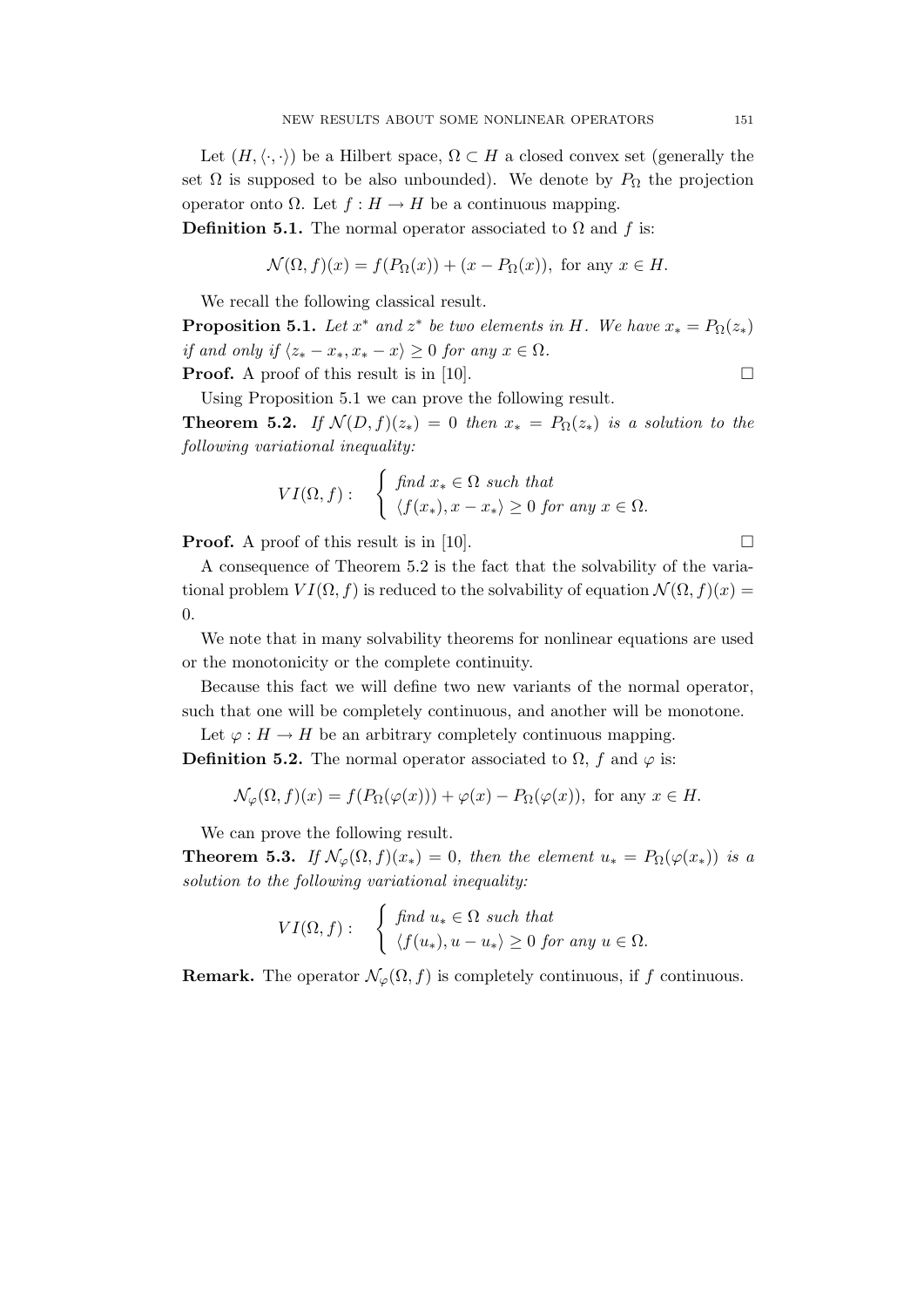Now we indicate two particular examples of mappings which can be used as mapping  $\varphi$ , in Definition 5.2.

(i) If  $\mathbb{K}_0 \subset H$  is an arbitrary locally compact convex cone (i.e.,  $\mathbb{K}_0$  has a compact base), then we can take in Definition 5.2  $\varphi = P_{\mathbb{K}_0}$ .

(ii) If  $H = L^2(D, \mu)$ , then in this case we can take as mapping  $\varphi$  any completely continuous integral operator (linear or nonlinear).

Let  $\alpha$  be a strictly positive real number.

**Definition 5.3.** The normal operator associated to  $\Omega$ , f and  $\alpha$  is:

$$
\mathcal{N}_{\alpha}(\Omega, f)(x) = f(P_{\Omega}(x)) + \alpha(x - P_{\Omega}(x)), \text{ for any } x \in H.
$$

We can prove the following result.

**Theorem 5.4.** If  $\mathcal{N}_{\alpha}(\Omega, f)(u_*) = 0$ , then the element  $x_* = P_{\Omega}(u_*)$  is a solution to the variational inequality:

$$
VI(\Omega f): \quad \begin{cases} \text{ find } x_* \in \Omega \text{ such that} \\ \text{ la } f(x_*) , x - x_* \rangle \geq 0 \text{ for any } x \in \Omega. \end{cases}
$$

Now, we give a condition about  $\alpha$  which implies that  $\mathcal{N}_{\alpha}(\Omega, f)$  is monotone operator.

We say that a mapping  $f : H \to H$  is cocoercive with modulus  $\beta > 0$  on the set  $\Omega \subset H$  if

$$
\langle x - y, f(x) - f(y) \rangle \ge \beta \| f(x) - f(y) \|^2, \text{ for any } x, y \in \Omega.
$$

Also, we recall that  $f : H \to H$  is strongly monotone with modulus  $\rho > 0$  if

$$
\langle x-y, f(x)-f(y)\rangle \ge \rho \|x-y\|^2, \text{ for all } x, y \in \Omega.
$$

We note that the notion of cocoercive mapping has been used in several papers related to numerical methods for variational inequalities with monotone operators.

We have the following result.

**Theorem 5.5.** Let  $(H, \langle \cdot, \cdot \rangle)$  be a Hilbert space,  $\Omega \subset H$  a closed convex set and  $f : H \to H$  a mapping.

(i) If f is cocoercive with modulus  $\beta > 0$  on  $\Omega$ , then for any  $\alpha > \frac{1}{\Lambda}$  $\frac{1}{4\beta}$ , the operator  $\mathcal{N}_{\alpha}(\Omega, f)$  is monotone on  $\Omega$ .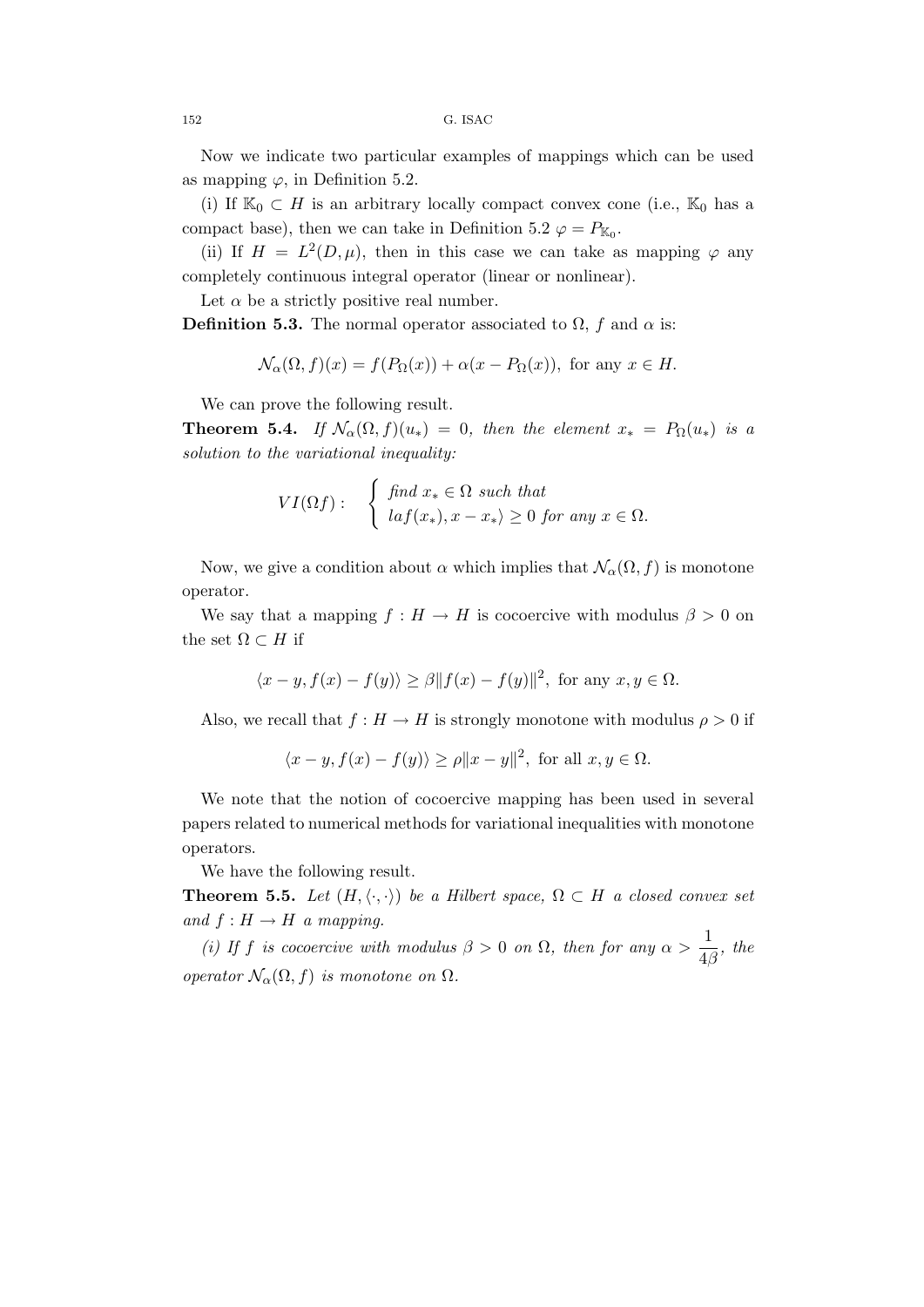(ii) If f is strongly monotone with modulus  $\rho > 0$  and Lipschitzian with modulus  $\delta > 0$  on  $\Omega$ , then for any  $\alpha > \frac{\delta^2}{4}$  $\frac{\partial}{\partial \varphi}$  the operator  $\mathcal{N}_{\alpha}(\Omega, f)$  is strongly monotone on Ω.

Proof. The proof is based on several technical details and will be given in one of my future paper.

Now, we give two solvability theorems applicable to the nonlinear equations:

(a)  $\mathcal{N}_{\alpha}(\Omega, f)(x) = 0$ ,

(b)  $\mathcal{N}_{\varphi}(\Omega, f)(x) = 0.$ 

First, we recall the following notion.

**Definition 5.4.** [23] We say that a mapping  $f : E \to E^*$  is hemicontinuous on a set  $\Omega \subset E$  if for any  $v, x \in E$ ,  $u \in \Omega$  and a real t such that,  $u + tv \in \Omega$ we have:

$$
\lim_{t \to 0} \langle x, f(u + tv) \rangle = 0.
$$

(In this definition  $E$  is a Banach space,  $E^*$  is the topological dual of  $E$  and  $\langle \cdot, \cdot \rangle$  is a duality between E and  $E^*$ .)

**Theorem 5.6.** [Kachurovskii] Let E be a reflexive Banach space and  $D \subset E$ a bounded closed convex set such that  $0 \in Int(D)$ .

Let  $B(0,r)$  be an open ball such that  $D \subset B(0,r)$  and let  $f : B(0,r) \to E^*$ be a mapping satisfying the following conditions:

(1) f is hemicontinuous on  $B(0,r)$ ,

(2) f is monotone on  $B(0,r)$ ,

(3) for any  $x \in \partial D$  (the boundary of D),  $\langle x, f(x) \rangle \geq 0$ ,

then there is at least one element  $x_0 \in D$  such that  $f(x_0) = 0$ .

**Proof.** A proof of this result is in [23].

A consequence of Theorem 5.6 is the following result.

**Theorem 5.7.** If  $f : H \to H$  is cocoercive with modulus  $\beta > 0$ ,  $\alpha > \frac{1}{\alpha}$  $\frac{1}{4\beta}$  and if there is  $r_0 > 0$  such that for any  $x \in H$  with  $||x|| = r_0$  we have

$$
\langle x, \mathcal{N}_{\alpha}(\Omega, f)(x) \rangle \ge 0.
$$

Then there exists  $x_*$  with  $||x_*|| \le r_0$  and  $\mathcal{N}_{\alpha}(\Omega, f)(x_*) = 0$ .

Let  $(E, \|\cdot\|)$  be a Banach space and  $r > 0$ .

We denote  $\overline{B}_r = \{x \in E \mid ||x|| \leq r\}$  and  $S_r = \{x \in E \mid ||x|| = r\}$ . We say that a mapping  $G : E \times E \to \mathbb{R}$  satisfies properties  $(g_1)$  and  $(g_2)$  for the real number  $r$  if: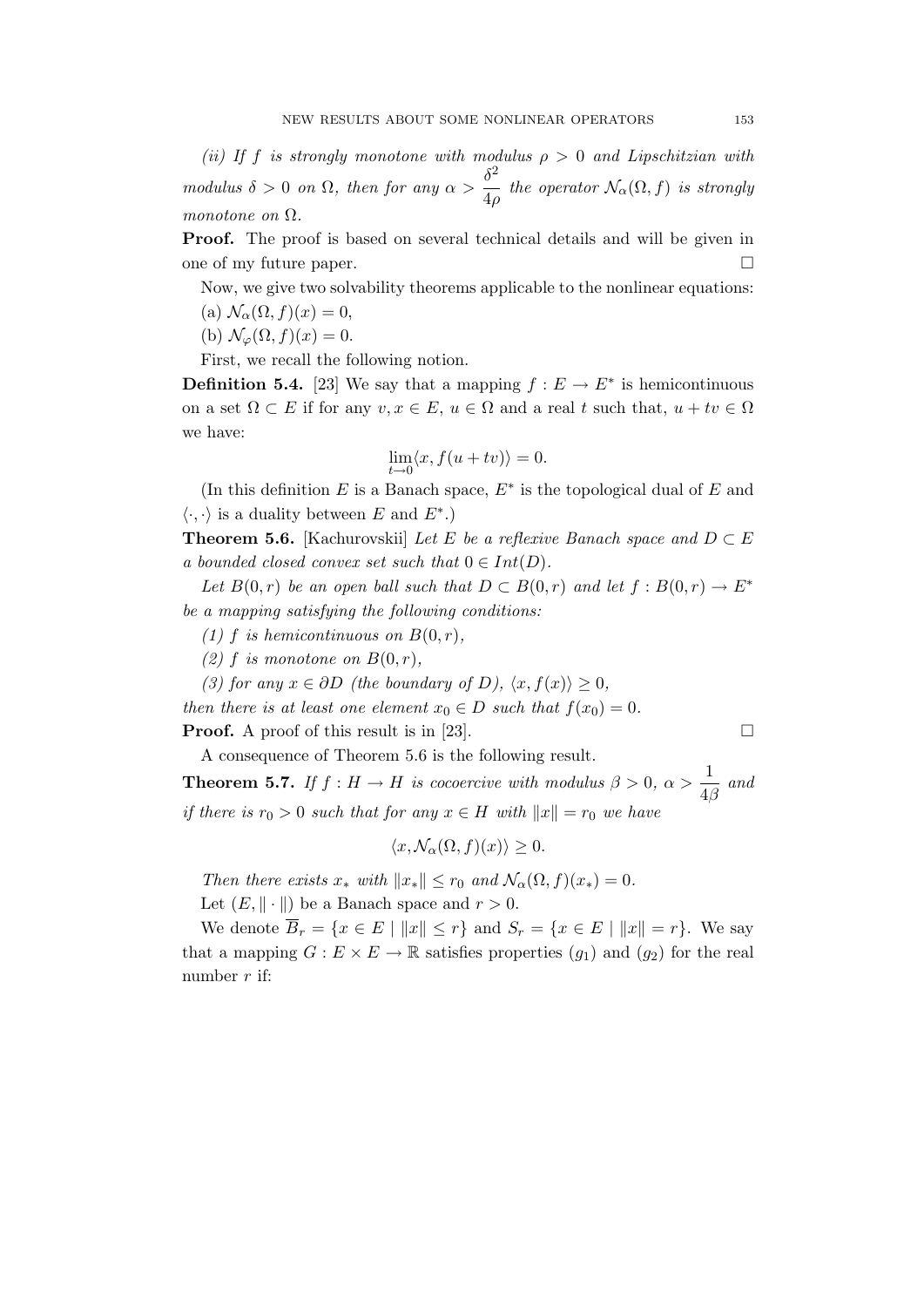$(g_1)$   $G(x, x) \geq 0$  for any  $x \in S_r$ ,

 $(g_2) G(\lambda x, y) \geq \lambda G(x, y)$  for any  $\lambda > 0$  and any  $x, y \in S_r$ .

If  $f: E \to E$  is a mapping, we say that the equation  $f(x) = 0$  is almost solvable if and only if  $0 \in f(\overline{B_r})$ .

**Theorem 5.8.** [Isac-Avramescu] [17], [18] Let  $(E, \|\cdot\|)$  be a Banach space. Suppose that:

(i)  $f : E \to E$  is completely continuous,

(ii)  $G: E \times E \to \mathbb{R}$  satisfies properties  $(g_1)$  and  $(g_2)$  for a particular  $r > 0$ , (iii)  $G(f(x), x) < 0$  for any  $x \in S_r$ ,

then the equation  $f(x) = 0$  is almost solvable in  $\overline{B}_r$ . If E is finite dimensional then the equation  $f(x) = 0$  is solvable.

From Theorem 5.8. we deduce the following result.

**Theorem 5.9.** Let  $(H, \langle \cdot, \cdot \rangle)$  be a Hilbert space,  $f : H \to H$  a continuous mapping and  $\Omega \subset H$  a non-empty closed convex subset.

If  $\varphi : H \to H$  is completely continuous mapping and there exists  $r > 0$  such that

$$
\langle \mathcal{N}_{\varphi}(\Omega, f)(x), x \rangle < 0 \text{ for any } x \in S_r,
$$

then the equation  $\mathcal{N}_{\varphi}(\Omega, f)(x) = 0$  is almost solvable in  $\overline{B_r}$ .

Remark. We can show that the almost solvability of the equation  $\mathcal{N}_{\varphi}(\Omega, f)(x) = 0$  has the following interpretation. For any  $\varepsilon > 0$  there exist  $y_{\varepsilon}$ with  $||y_{\varepsilon}|| < \varepsilon$  and an element  $x_{\varepsilon} \in \overline{B_r}$  such that the element  $x_*^{\varepsilon} = P_{\Omega}(\varphi(x_{\varepsilon}))$ is a solution of the perturbed variational inequality  $VI(f - y_{\varepsilon}, \Omega)$ , where  $f - y_{\varepsilon}$ is the mapping  $(f - y_{\varepsilon})(x) = f(x) - y_{\varepsilon}$ .

## Open subjects

(1) It is useful to study from several points of view the normal operators (directional differentiability, quasi-boundedness, pseudo-monotonicity etc.)

(2) It is interesting to find new solvability theorems for equations  $\mathcal{N}_{\alpha}(\Omega, f)(x) = 0$  and  $\mathcal{N}_{\varphi}(\Omega, f)(x) = 0$ .

### 6. Comments

We presented in this paper three new classes of nonlinear operators related to the study of solvability of complementarity problems and variational inequalities.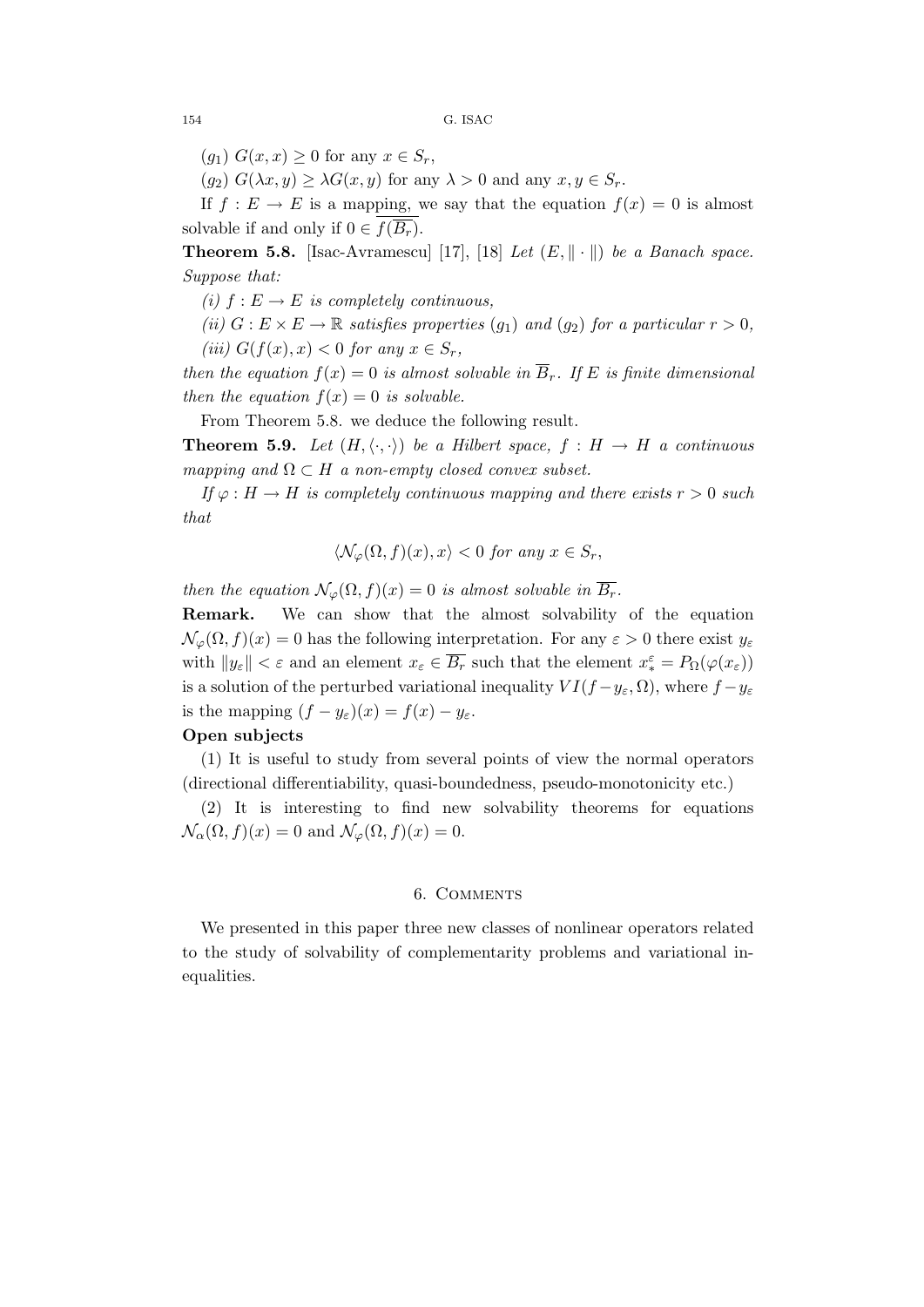The study from several point of view of nonlinear operators presented in this paper may be new subjects in nonlinear analysis. In this sense we put in evidence some open subjects.

#### **REFERENCES**

- [1] R.R. Akhmerov, M.I. Kamenskii, A.S. Potapov, A.E. Rodkina, B.N. Sadovskii, Measures of Noncompactness and Condensing Operators, Birkhäuser Verlag, 1992.
- [2] J.M. Ayerbe Toledano, T. Dominquez Benacides, G. Lopez Acedo, Measures of Noncompactness in Metric Fixed Point Theory, Birkhäuser, 1997.
- [3] J. Banas, K. Goebel, *Measures of Noncompactness in Banach Spaces*, Marcel Dekker Inc., 1980.
- [4] F.E. Browder, Fixed point theory and nonlinear problems, Bull. Amer. Math. Soc., 9(1983), 1-39.
- [5] M. Furi, A. Vignoli, A nonlinear spectral approach to surjectivity in Banach spaces, J. Funct. Anal., 20(1975), 301-318.
- [6] E. Giorgieri, M. Väth, A characterization of 0-epi maps with a degree, Preprint, University of Rome "Tor Vergata".
- [7] A. Granas, The theory of compact vector fields and some of its applications to topology of functional spaces,  $(I)$ , Rozpr. Mathematyczne,  $\mathbf{XXX}(1962)$ , 1-93.
- [8] H.P. Heinz, On the behavior of measure of noncompactness with respect to differentiation and integration of vector-valued functions, Nonlinear Anal., 7(1983), 1351-1371.
- [9] G. Isac, Complementarity Problems, Lecture Notes in Mathematics, Nr. 1528, Springer-Verlag, 1992.
- [10] G. Isac, Topological Methods in Complementarity Theory, Kluwer Academic Publishers, 2000.
- [11] G. Isac, Leray-Schauder Type Alternatives, Complementarity Problem and Variational Inequalities, Kluwer Academic Publishers, 2006.
- [12] G. Isac, A Krasnoselskii type fixed-point theorem on convex cones, Fixed Point Theory, 7(2006), 275-286.
- [13] G. Isac, Asymptotic derivable fields and nonlinear complementarity problems, Nonlinear Anal. Forum, 12(2007), 253-265.
- [14] G. Isac, Quasi-bounded mappings and complementarity problems depending of parameters, Preprint, 2006.
- [15] G. Isac, Nonlinear analysis and complementarity theory, Lecture, International School of Mathematics Guido Stampacchia (Variational Analysis and Partial Differential Equation), Erice, Sicily, July, 05-14, 2006.
- [16] G. Isac, Scalar compactness, condition  $(S)^1_+$ , variational inequalities and complementarity problems in Banach spaces, Preprint, 2007.
- [17] G. Isac, C. Avramescu, Some general solvability theorems, Appl. Math. Letters, 17(2004), 977-983.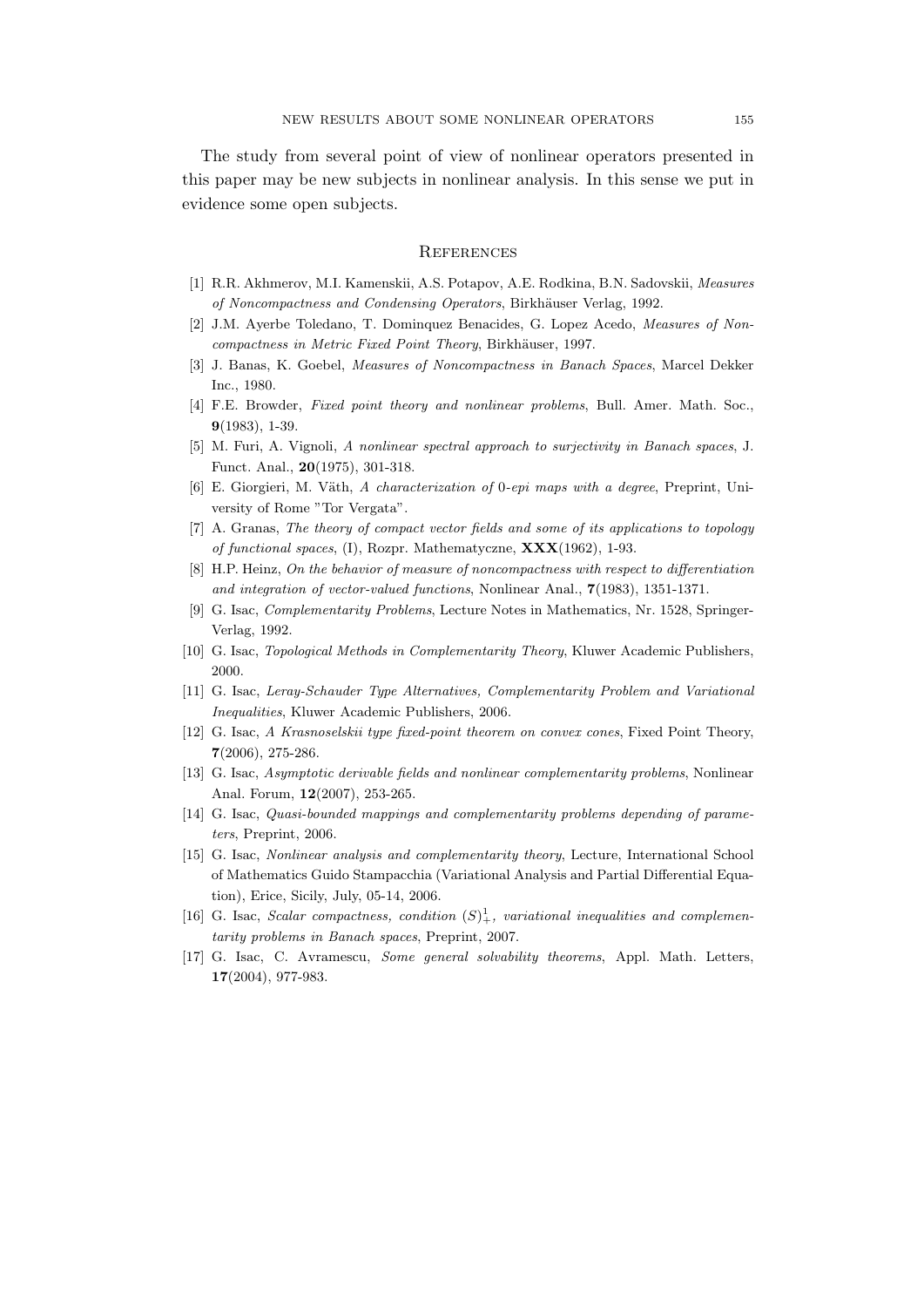- [18] G. Isac, C. Avramescu, Some solvability theorems for nonlinear equations, Fixed Point Theory 5(2004), 71-80.
- [19] G. Isac, V. Bulavskiy, V. Kalashnikov, Complementarity , Equilibrium, Efficiency and Economics, Kluwer Academic Publishers, 2002.
- [20] G. Isac, M.S. Gowda, Operators of class  $(S)^1_+$ , Altman's condition and the complementarity problem, J. Faculty Science, Univ. Tokyo, Sec I A  $40(1)(1993)$ , 1-16.
- [21] G. Isac, S.Z. and Németh, Scalar Derivatives and Scalar Asymptotic Derivatives. Theory and Applications, Springer (Forthcoming).
- [22] G. Isac, S.Z. Németh, Scalar derivatives and scalar asymptotic derivatives. An Altman type fixed-point theorem on convex cones and some applications, J. Math. Anal. Appl., 290(2004), 452-468.
- [23] R.I. Kachurovskii, Nonlinear monotone operators in Banach spaces, Uspekhi Mat. Nauk [N.S], **23(2)**(1968), 121-168.
- [24] M Martelli, A. Vignoli, Some surjectivity results for noncompact multivalued maps, Rend. Acad. Sc. Fis. Mat., 41(1974), 57-66.
- [25] H. Mönch, Boundary value problems for nonlinear ordinary differential equations in Banach spaces, Nonlinear Anal. 4(1980), 985-999.
- [26] H. Mönch, G.F. Von Harten, On the Cauchy problem for ordinary differential equations in Banach spaces, Arch. Math. (Basel), 39(1982), 153-160.
- [27] W.V. Petryshyn, Remarks on condensing and k-set contractive mappings, J. Math. Anal. Appl., 39(1972), 717-741.
- [28] G. Petrușel, *Generalized multivalued contractions which are quasi-bounded*, Demonstratio Math., 40(2007), 639-648.
- [29] S.M. Robinson, Mathematical foundation of nonsmooth embedding methods, Math. Programming, 48(1990), 221-229.
- [30] S.M. Robinson, *Normal maps induced by linear transformations*, Math. Oper. Research, 17(1992), 691-714.
- [31] S.M. Robinson, *Homeomorphism conditions for normal maps of polyhedral*, In: Optimization and Nonlinear analysis (Eds.: A. Ioffe, M. Marcus and S. Reich), Longman, 1992, 240-248.
- [32] S.M. Robinson, Nonsingularity and symmetry for linear normal maps, Math. Programming, 62(1993), 415-425.
- [33] S.M. Robinson, Sensitivity analysis of variational inequalities by normal map techniques, In: Variational Inequalities and Network Equilibrium Problems (Eds.: F. Giannessi and A. Maugeri), Plenum Press, 1995.
- [34] M. Schechter, J. Shapiro, M. Snow, Solution of the nonlinear problem  $Au = N(u)$  in a Banach space, Trans. Amer. Math. Soc., 241(1978), 69-78.
- [35] A. Vignoli, On quasi-bounded mappings and nonlinear functional equations, Lincei-Rend. Sc. Fis. Mat. Nat., **50**(1971), 114-117.
- [36] M. Väth, Volterra and Integral Equations of Vector Functions, Marcel Dekker, New York, Basel, 2000.